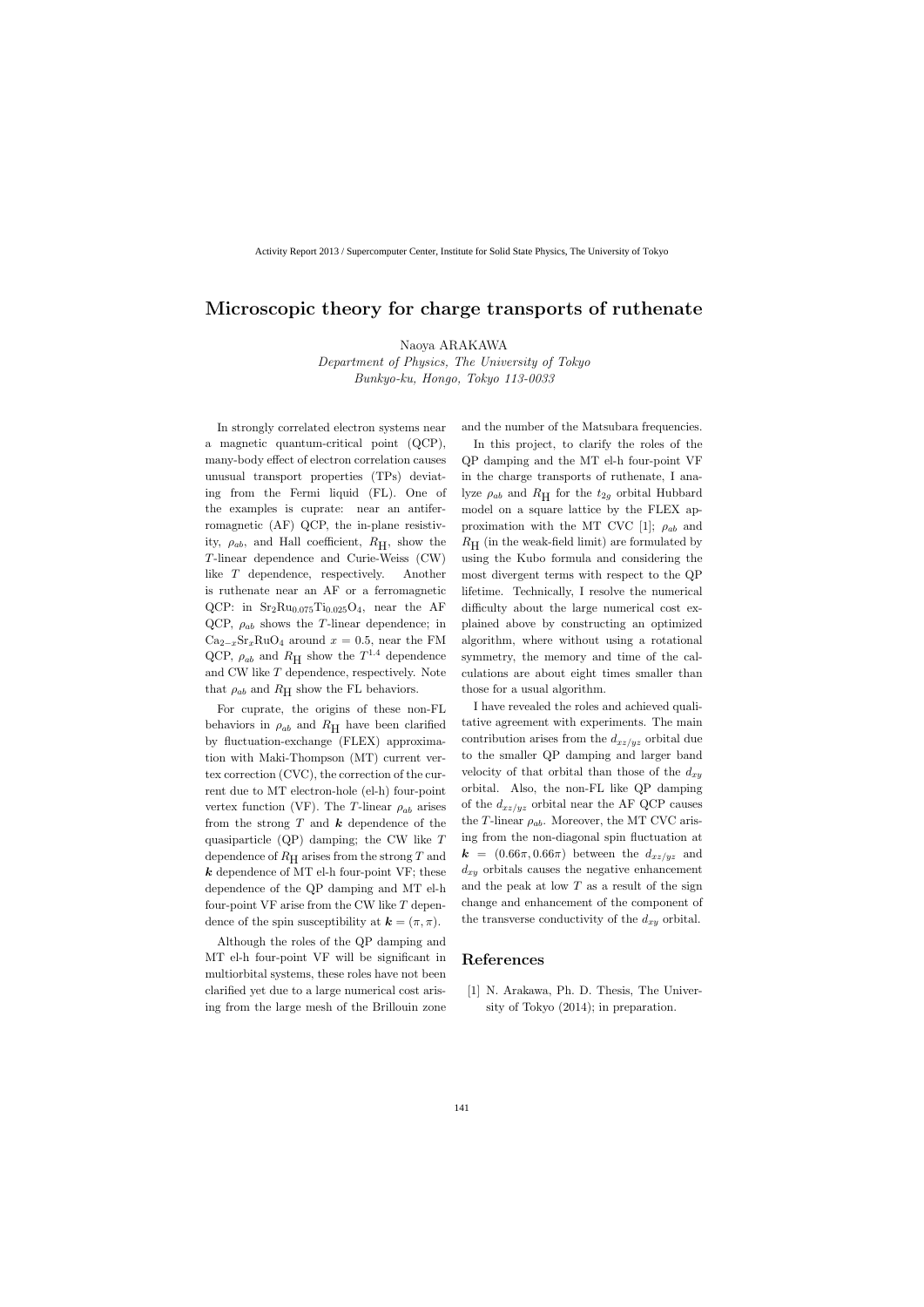#### **Origin of the correlation between the Fermi surface shape and** *T<sup>c</sup>* **in the cuprate superconductors**

KAZUHIKO KUROKI

*Department of Physics, Osaka University 1-1 Machikaneyama, Toyonaka, Osaka, 560-0043, Japan*

#### **CORRELATION BETWEEN THE FERMI SURFACE SHAPE AND** T*<sup>c</sup>*

In 2001, Pavarini *et al.* showed for the cuprate superconductors that there is a correlation between the experimentally observed  $T_c$  and the Fermi surface warping[1]. Namely, they have obtained singleorbital tight-binding models for various cuprates to estimate the ratio "r" between the nearest and second-neighbor hoppings, which is a measure of the warping of the Fermi surface. Plotting the experimental  $T_c$  against the theoretically evaluated r, they showed that  $T_c$  systematically increases with the Fermi surface warping.

In an attempt to investigate the origin of this correlation, we have previously introduced a twoorbital model that explicitly considers the  $d_{z^2}$  Wannier orbital on top of the  $d_{x^2-y^2}[2, 3]$ . There, we showed that  $\Delta E$ , the level offset between  $d_{x^2-y^2}$  and  $d_{z^2}$  orbitals, dominates both of the warping of the Fermi surface and  $T_c$ . It was shown that  $La_2CuO_4$ , despite its less warped (more nested) Fermi surface, has lower  $T_c$  than those of  $HgBa_2CuO_4$ ,  $Tl_2Ba_2CuO_6$ , and  $Bi_2Sr_2CuO_6$  due to a strong  $d_{z^2}$  orbital mixture on the Fermi surface that degrades  $T_c$ . However, among the above mentioned four single-layer cuprates, only  $\text{La}_2\text{CuO}_4$  has a small  $\Delta E$  (i.e., a strong  $d_{z^2}$  mixture), so that we are still in need of a convincing study as to whether  $\Delta E$  is systematically controlling  $T_c$  in a wider range of cuprates, including the multi-layered ones that were included in Pavarini's plot[1]. Hence, in the present project, we have examined the systematics by extending the analysis to bilayer cuprates as well as those single-layer ones that have relatively lower  $T_c$  [4].

#### **MODEL CONSTRUCTION**

First-principles electronic structures of the materials are obtained with the VASP package[5], where experimentally determined lattice parameters are adopted. We then employ the  $d_{x^2-y^2}$  and  $d_{z^2}$  Wannier orbitals as projection functions[6] to model the band structure around the Fermi level. The calculation is performed for single-layer  $La_2CuO_4$ ,  $Pb_2Sr_2Cu_2O_6$ , and bilayer  $La_2CaCu_2O_6$ ,  $Pb_2Sr_2YCu_3O_8$ ,  $EuSr_2NbCu_2O_8$ ,  $YBa<sub>2</sub>Cu<sub>3</sub>O<sub>7−δ</sub>(YBCO), HgBa<sub>2</sub>CaCu<sub>2</sub>O<sub>6</sub>(HBCO)$ and  $Tl_2Ba_2CaCu_2O_8$ . Experimentally, the first five materials are known to have relatively lower  $T_c$ 's (below 70K), while the last three have higher  $T_c$ 's (above 90K)[7].

We also construct *single*-orbital models for the above materials so that the main bands intersecting the Fermi level are reproduced with a single Wannier orbital per site. This Wannier orbital mainly consists of the  $d_{x^2-y^2}$  orbital, but also has tails with a  $d_{z^2}$  orbital character. We can then define the parameter,  $r = (|t_2| + |t_3|)/|t_1|$  in terms of the second  $(t_2)$  and third  $(t_3)$  neighbor hoppings of the single-orbital model, which is a direct measure of the Fermi surface warping[1]. For bilayer materials, r can be defined with hoppings within each layer. Since these materials have two sites per unit cell, with outer and inner Fermi surfaces, so that we can alternatively obtain the respective measures of the warping of the outer and inner Fermi surfaces as  $r_{\text{outer,inner}} = (|t_2 \pm t_{2\perp}| + |t_3 \pm t_{3\perp}|)/|t_1 \pm t_{1\perp}|$ , where  $t_{i\perp}$  is the interlayer hopping to the sites vertically above (or below) the  $i$ -th neighbor.

#### **FLUCTUATION EXCHANGE ANALYSIS**

In the the two-orbital model we consider intraand inter-orbital electron-electron interactions. The intra-orbital  $U$  is considered to be in the range of 7-10t (where  $t \simeq 0.45$  eV is the nearest-neighbor hopping) for the cuprates, so we take the intraorbital  $U = 3.0$  eV. The Hund's coupling J and the pair-hopping J' are typically  $\sim 0.1U$ , so we take  $J = J' = 0.3$  eV. Here we observe the orbital rotational symmetry which gives the inter-orbital  $U' = U - 2J = 2.4$  eV. We apply FLEX[8] to this multi-orbital Hubbard model, and solve the linearized Eliashberg equation. Its eigenvalue  $\lambda$  increases upon lowering the temperature, and reaches unity at  $T = T_c$ . Therefore  $\lambda$  at a fixed temperature can be used as a qualitative measure for  $T_c$ . The temperature is fixed at  $k_BT = 0.01$ eV in the present calculation. The total band filling (number of electrons /site) is fixed at  $n = 2.85$ , for which the filling of the main band amounts to 0.85 (15  $\%$  hole doping). We take a  $32 \times 32 \times 4$  k-point meshes for the three-dimensional lattice with 1024 Matsubara frequencies.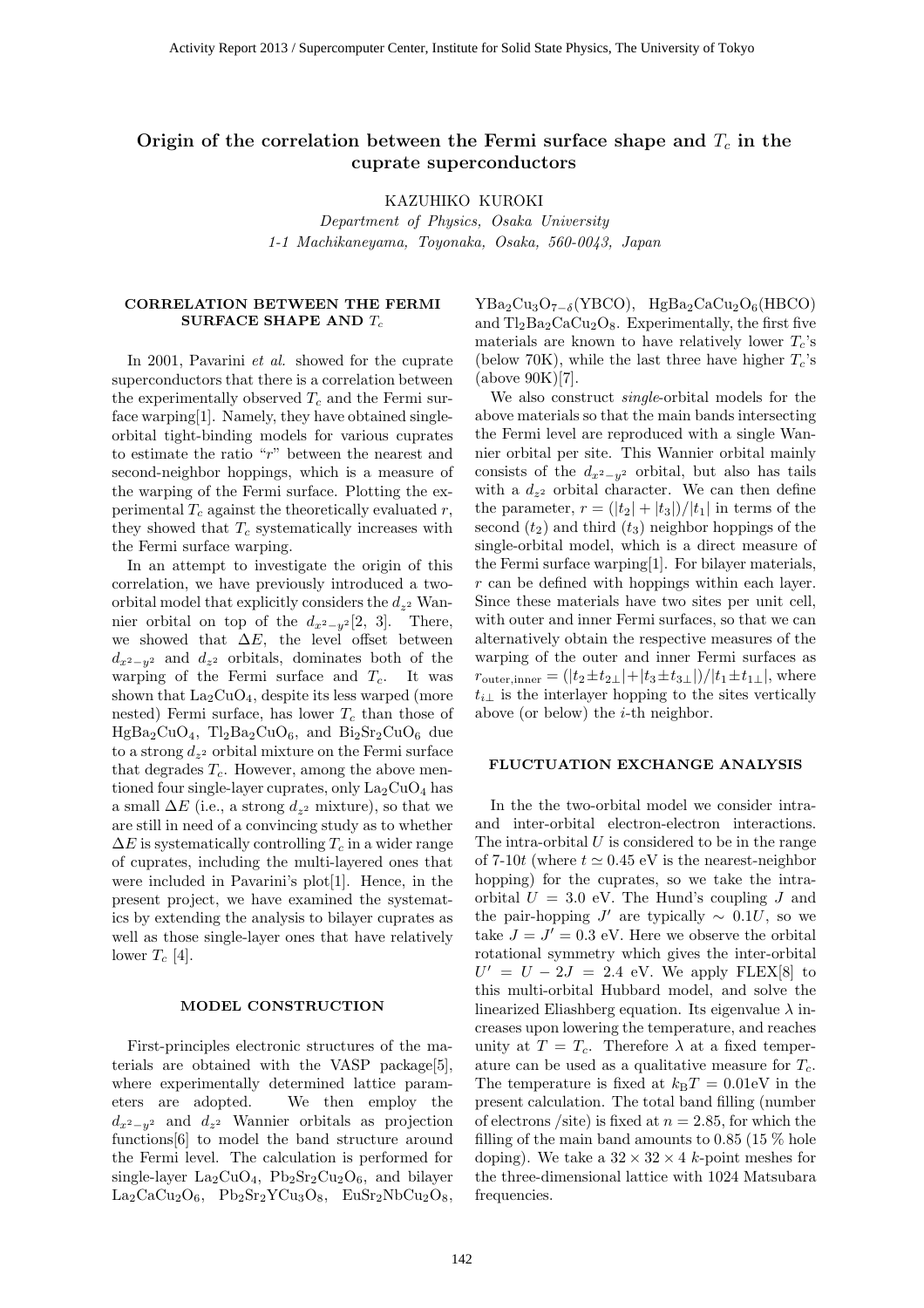

FIG. 1. Eigenvalue of the Eliashberg equation  $\lambda$  obtained for the two-orbital model plotted against  $r$ .  $r_{\text{inner}}$  and  $r_{\text{outer}}$  are also shown.

In Fig.1, we plot  $\lambda$  (obtained for the two-orbital model) against the measure of the Fermi surface warping  $r$  (of the single orbital model). The figure strikingly resembles Pavarini's plot[1] for the experimentally observed  $T_c$  against r. This resemblance unambigously shows that the  $T_c$  of the cuprates is strongly affected by the  $d_{z^2}$  orbital component mixture.

#### **CONCLUSION**

To conclude, constructing two- and single-orbital models of various bilayer as well as single-layer cuprates, we have revealed a systematic correlation between the Fermi surface warping and the theoretically evaluated  $T_c$ . Its striking resemblance with Pavarini's plot for experimental  $T_c$ 's[1] unambiguously indicates that the  $d_{z^2}$  mixture is indeed a key factor that determines the  $T_c$  in the cuprates.

- [1] E. Pavarini *et al.*, Phys. Rev. Lett. **87**, 047003  $(2001)$ .
- [2] H. Sakakibara *et al.*, Phys. Rev. Lett. **105**, 057003 (2010).
- [3] H. Sakakibara *et al.*, Phys. Rev. B **85**, 064501 (2012).
- [4] H. Sakakibara *et al.*, arXiv : 1403.2497.
- [5] G. Kresse and J. Hafner, Phys. Rev. B **47**, 558 (1993): G. Kresse and J. Furthmüller, Phys. Rev. B **54**, 11169 (1996) [http://cms.mpi. univie.ac.at/vasp/vasp/vasp.html]. Here we adopt GGA-PBEsol exchange correlation functional introduced by J. P. Perdew, A. Ruzsinszky, G. I. Csonka, O. A. Vydrov, G. E. Scuseria, L. A. Constantin, X. Zhou, and K. Burke, Phys. Rev. Lett. **100**, 136406 (2008), and the wave functions are expanded with plane waves up to a cut-off energy of  $550 \text{ eV}$ .  $10^3$ k-point meshes are used.
- [6] N. Marzari and D. Vanderbilt, Phys. Rev. B **56**, 12847 (1997); I. Souza, N. Marzari and D. Vanderbilt, Phys. Rev. B **65**, 035109 (2001). The Wannier functions are generated by the code developed by A. A. Mostofi, J. R. Yates, N. Marzari, I. Souza and D. Vanderbilt, (http://www.wannier.org/).
- [7] H. Eisaki *et al.*, Phys. Rev. B **69**, 064512 (2004).
- [8] N.E. Bickers, D.J. Scalapino, and S.R. White, Phys. Rev. Lett. **62**, 961 (1989).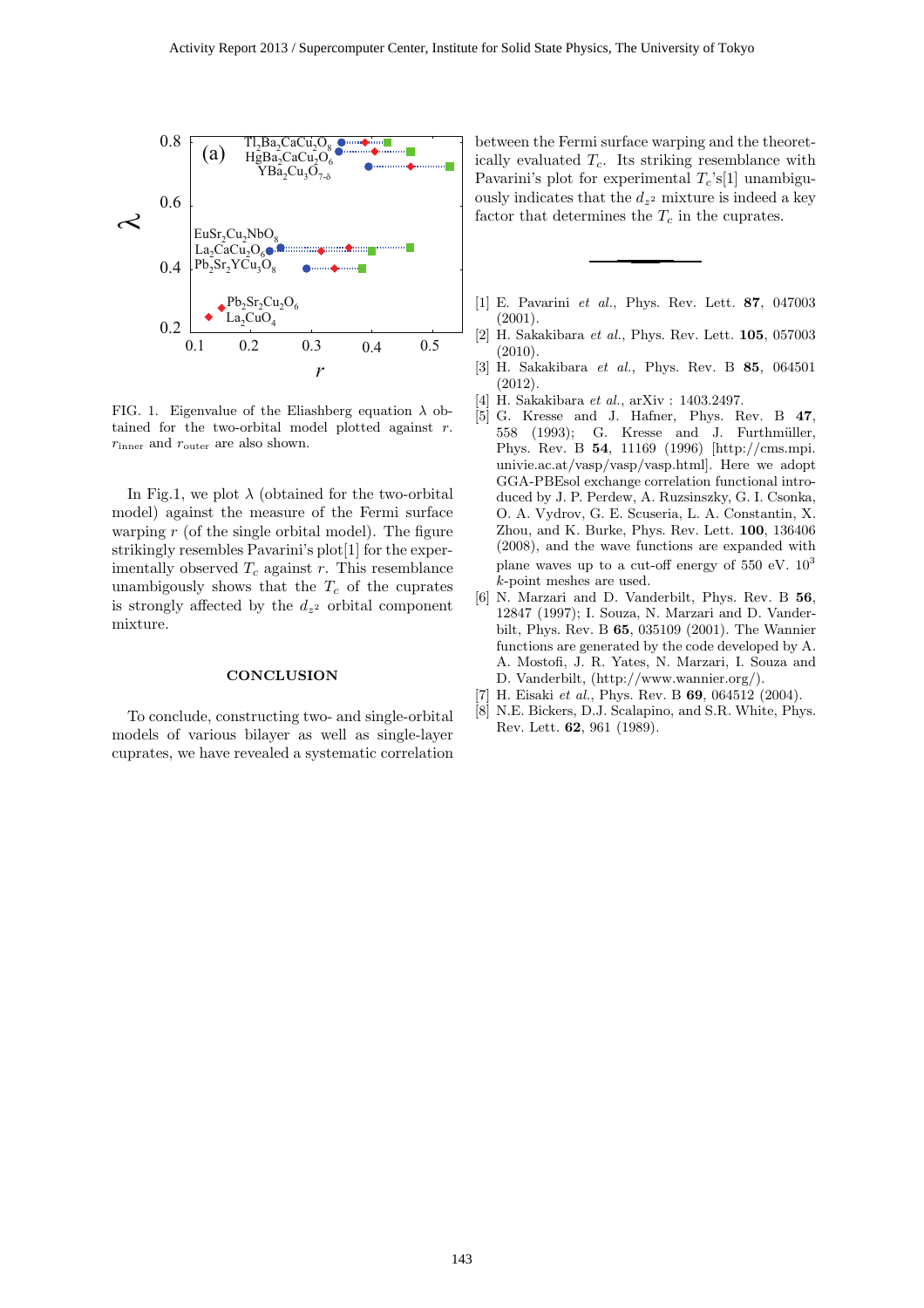## **Stability of the superfluid state in three components fermionic optical lattices**

AKIHISA KOGA

*Department of Physics, Tokyo Institute of Technology Meguro, Tokyo 152-8551, Japan*

Ultracold atomic systems provide a variety of interesting topics. One of the active topics is the superfluid (SF) state in ultracold fermions, where interesting phenomena have been observed such as pseudogap behavior and the BCS-BEC crossover. Recently, degenerate multi-component fermionic systems have experimentally been realized,[1, 2, 3] which stimulates further theoretical investigation on the SF state in multi-component fermionic systems.



Figure 1: Phase diagram of the system at  $T/D = 0.015$ . Triangles (squares) represent the phase transition points between the SF and PM (metallic) states. The dashed lines represent the phase boundaries in the paramagnetic system. Dotted lines indicate the ridges of the pair potential in the SF state.

Motivated by this, we have studied low temperature properties of the three-component Hubbard model. By combining dynamical mean-field theory with a continuous-time quantum Monte Carlo method, we have obtained the finite temperature phase diagram, as shown in Fig. 1. We have found that the *s*-wave superfluid state proposed recently [4] is indeed stabilized in the repulsively interacting case and appears along the first-order phase boundary between the metallic and paired Mott states in the paramagnetic system [5]. Moreover, we have studied low-temperature properties in the BCS and BEC regions. It is found that the BCS state is characterized by the second-order phase transition, while the BEC state is by the first-order one. This is contrast to the two-component system, where the second-order phase transitions occur in both limits. It is also interesting how the SF state is realized in the multi-component fermionic systems for lithium and ytterbium atoms, which is now under consideration.

- [1] T. B. Ottenstein et al., Phys. Rev. Lett. **101** 203202 (2008).
- [2] T. Fukuhara et al., Phys. Rev. Lett. **98**, 030401 (2007).
- [3] B. J. DeSalvo et al., Phys. Rev. Lett. **105**, 030402 (2010).
- [4] K. Inaba and S. Suga, Phys. Rev. Lett. **108**, 255301 (2012); K. Inaba and S. Suga, Mod. Phys. Lett B **27** 1330008 (2013).
- [5] Y. Okanami, N. Takemori and A. Koga: arXiv:1401.5610.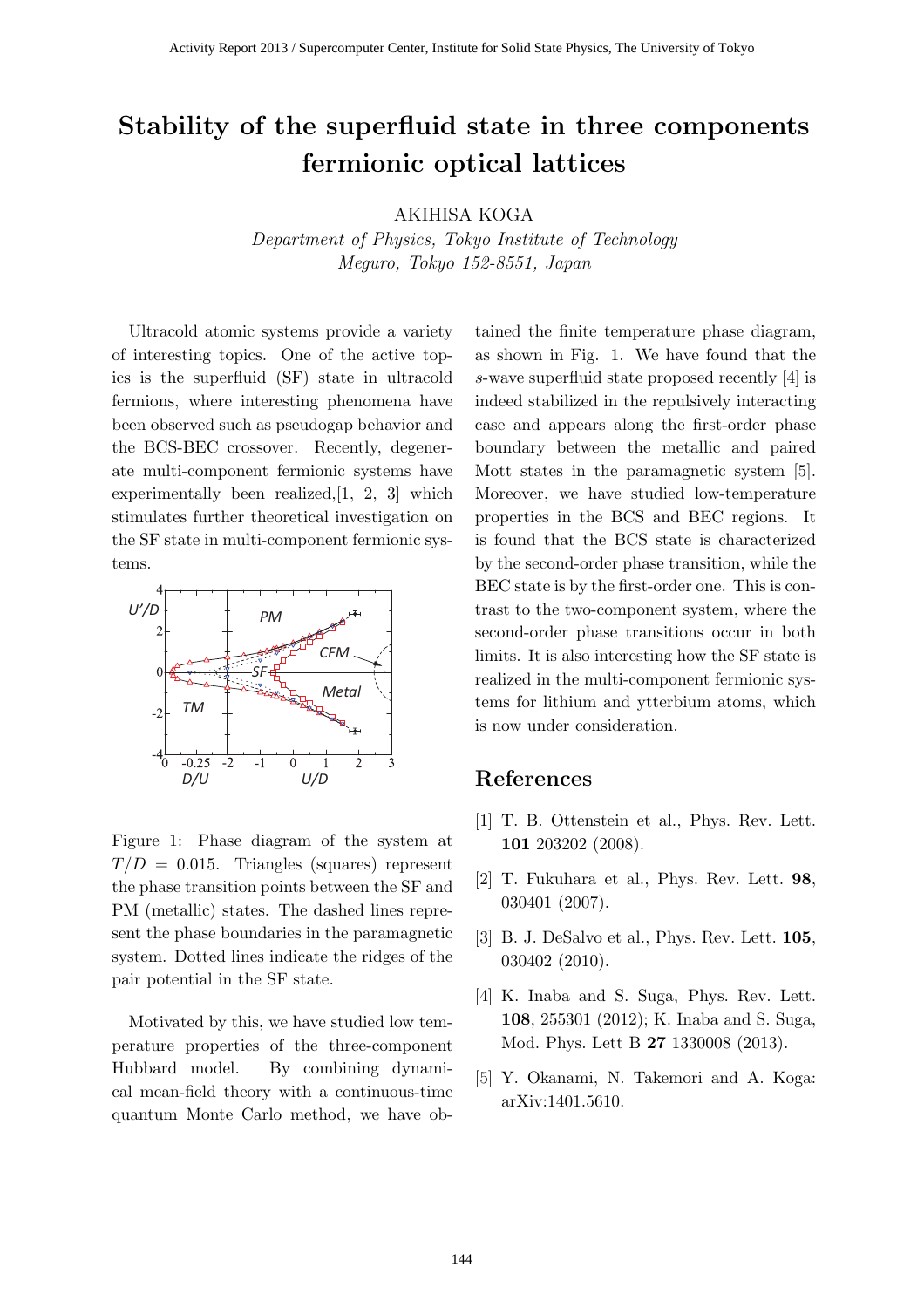# **Numerical study of topological order**

## Y. Hatsugai

*Division of Physics Faculty of Pure and Applied Sciences, University of Tsukuba 1-1-1 Tennodai, Tsukuba 305-8571, Ibaraki, Japan*

Numerical studies have been quite successful to describe phases of matter by evaluating correlation functions of local order parameters such as magnetization and pairing amplitudes of superconductors. Recent development of condensed matter physics motivates characterization of quantum phases from different aspects. One of such examples is an anisotropic superconductor where there can be a lot of phases even though all phases are supplemented by the gauge symmetry breaking as superconductivity. It clearly shows that the symmetry breaking is important but not enough. Then structure of the gap nodes of the superconductivity distinguishes the phases which is reflected by boundary states as the Andreev bound states. This is one of the typical examples of the bulk-edge correspondence which was discovered in the study of the quantum Hall effects. Today one may consider non trivial topological phases by the existence of the edges state governed by the bulk-edge correspondence. Then by using this bulk-edge correspondence, we define the topological order. In this sense, the edge states are kinds of order parameters. Then numerical studies are again quite important to directly observe these edge states. Also note that non trivial edge sates implies existence of non trivial Berry connections which characterizes the bulk.

Historical and very well known edge state is a dangling bond of the semiconductors. One may say that the edge states of graphene at the zigzag boundary belongs to this class. To use a symmetry breaking for the characterization of the phases, one needs to treat thermodynamic large systems. Contrary to this, topological order also works for a finite system. In this sense, we investigate topological properties of finite size graphene flakes by using Berry phases. As shown in Fig.1, existence of the dimers along the boundaries of some graphene flakes is clearly described by the  $Z_2$  Berry phases[1].

We have also published several papers using the computer facilities at ISSP. Let us make a list of short descriptions for these works. Ref.[2,3]: calculation of the excitation gap is performed for the spin-resolve chiral condensate state of graphene under a strong magnetic field where many body interaction plays a crucial role. Ref.[4,5,6]: effects of chiral symmetry and randomness are studied numerically for multilayer graphene. Ref.[7- 9]: bulk-edge correspondence is studied for massless/massive Dirac fermions.

## **References**

[1] D. Seki, Y. Hamamoto and Y. Hatsugai, JPS Conf. Proc. 1, 012068 (2014)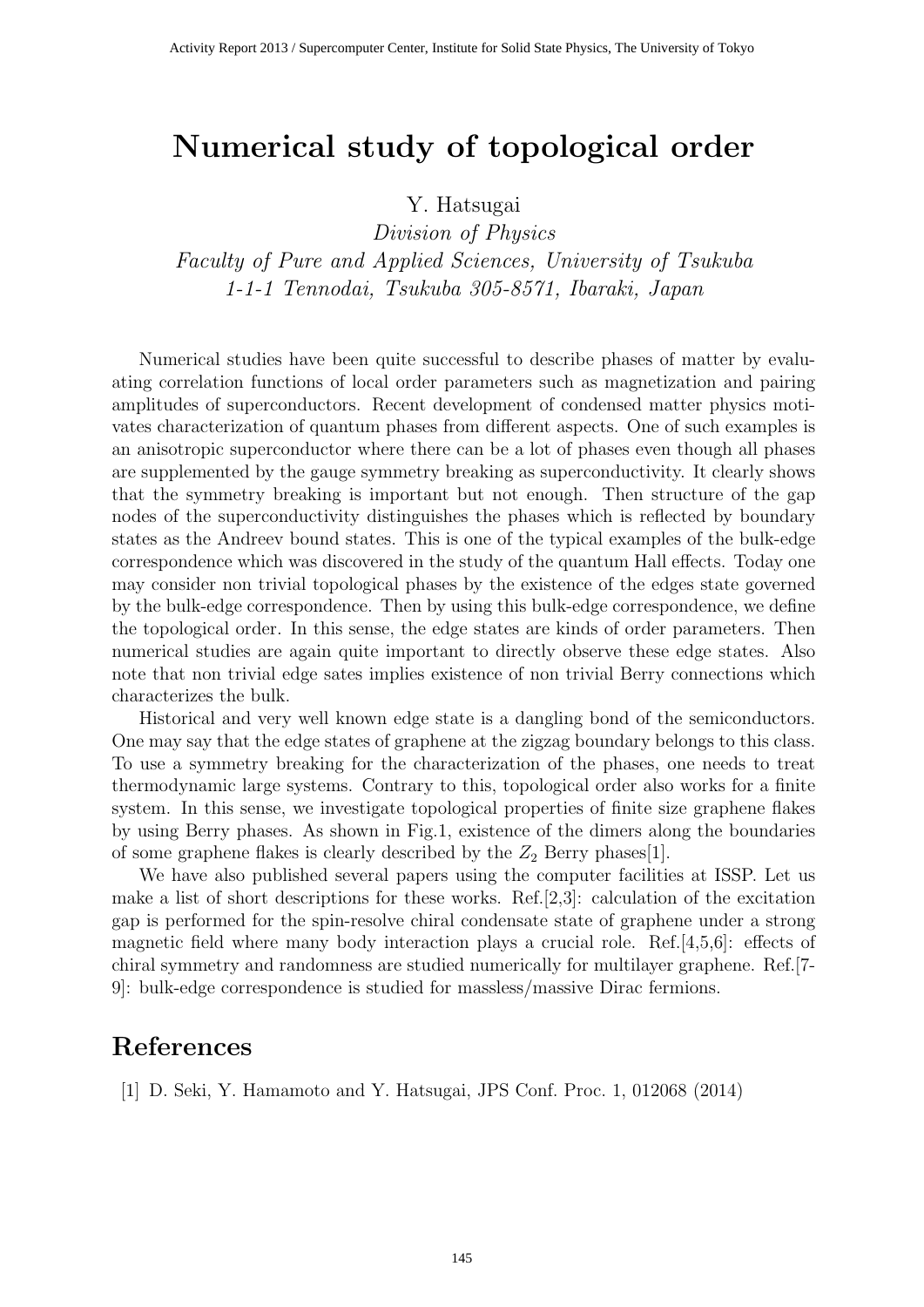

Figure 1: An example of the  $Z_2$  Berry phases for a graphene flake<sup>[1]</sup>. The red lines correspond to the links with the Berry phase  $\pi$  which implies there is a localized dimer on the link. The other blue links implies the Berry phases of the links are zero.

- [2] Y. Hamamoto, T. Kawarabayashi, H. Aoki and Y. Hatsugai, Phys. Rev. B 88, 195141 (2013)
- [3] Y.Hamamoto, H. Aoki, T. Kawarabayashi and Y. Hatsugai, J. Phys. Conf. Ser. 456, 012013 (2013)
- [4] H. Sakamoto, Y. Hatsugai, H. Aoki and T. Kawarabayashi, JPS Conf. Proc. 1, 012069 (2014)
- [5] T. Kawarabayashi, T. Honda, H. Aoki and Yasuhiro Hatsugai, AIP Conf. Proc. 1566, 283 (2013)
- [6] T. Kawarabayashi, Y. Hatsugai and H. Aoki, J. Phys. Conf. Ser. 456, 012020 (2103)
- [7] T. Kariyado and Y. Hatsugai, JPS Conf. Proc. 1, 012001 (2014)
- [8] T. Kariyado and Y. Hatsugai, Phys. Rev. B 88, 245126 (2013)
- [9] T. Fukui, K.-I. Imura and Y. Hatsugai, Journal of the Physical Society of Japan 82, 073708 (2013)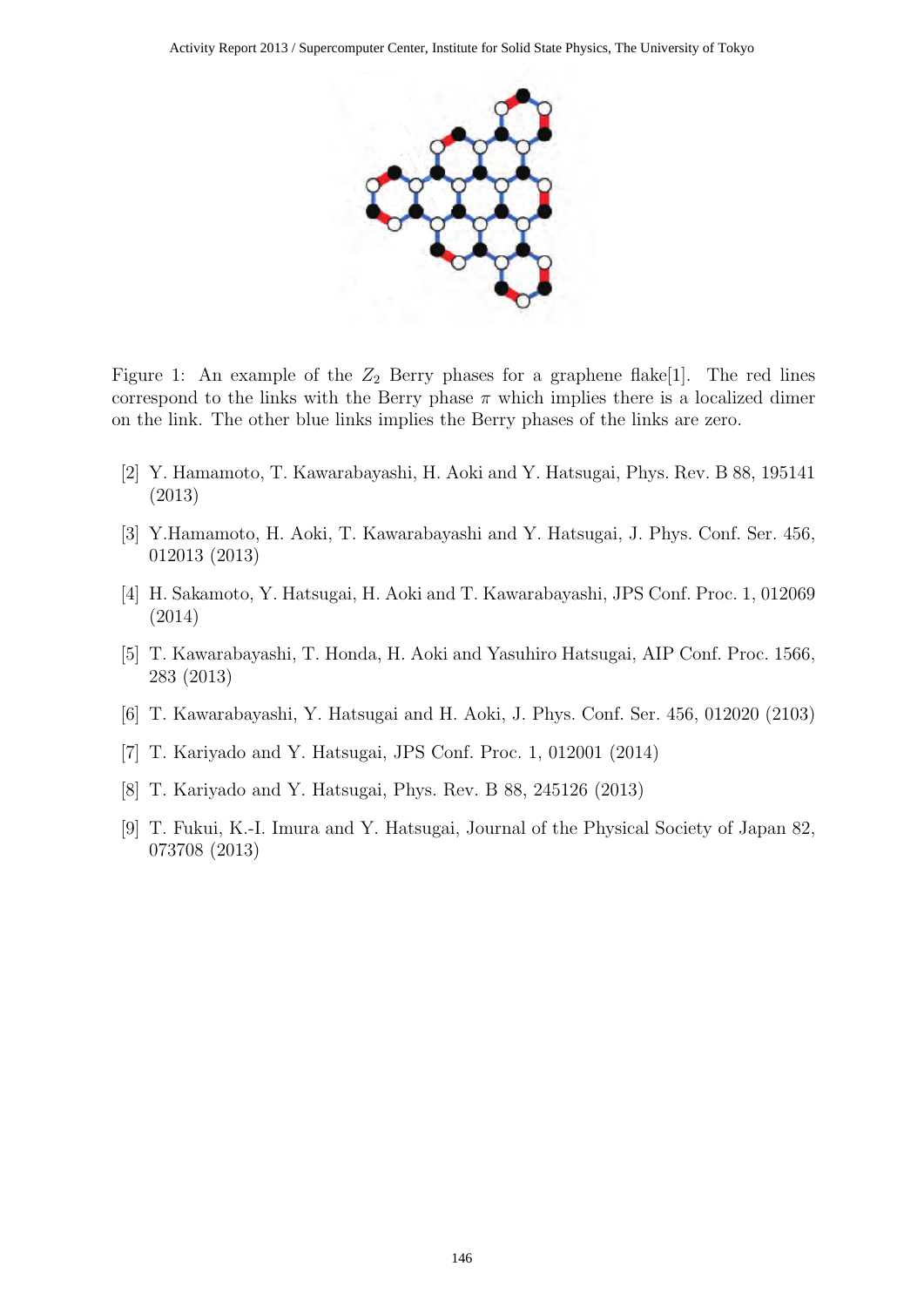## **Numerical Study of Triangular Hubbard Models**

Takami TOHYAMA*<sup>∗</sup>*

*Yukawa Institute for Theoretical Physics, Kyoto University Kyoto 606-8502*

Remarkable observations of a possible spin liquid phase and a new universality class of the metal-insulator transition in organic charge transfer salts have increased interest in these materials. It has been argued that a proper microscopic description of these materials can be given with a Hubbard model on the anisotropic triangular lattice at half filling. Parameters of the model for the description of organic charge transfer salts fall into the regime of strong correlations and significant frustration of antiferromagnetic spin interactions.

In this project, we have investigated twomagnon Raman scattering for organic charge transfer salts in collaboration with an experimental group [1]. Starting with an anisotropic triangular Hubbard model with 1st- and 2ndneighbour hoppings and on-site Coulomb interaction, we set up an effective spin Hamiltonian after a strong-coupling expansion involving all possible processes up to the fourth order of the hopping terms. The resulting spin Hamiltonian contains all of the 1st-, 2nd-, and 3rdneighbor exchange interactions together with four-spin ring-type exchange interactions. Performing exact-diagonalization calculations of two-magnon Raman scattering spectrum for a 27-site lattice, we have found that the polarization and material dependence of the spectrum

are consistent with experimental data, suggesting a crucial role of frustration in these materials and a possible ground state of spin liquid.

We have also investigated the ground state property of a triangular Hubbard model with isotropic hoppings by density-matrix renormalization group (DMRG). In the ISSP supercomputer, we have performed small-scale calculations, while large scale calculations have been done on K Computer in Kobe. We note that the package of DMRG code for twodimensional spin and Hubbard systems has been developed and is now available on several platforms including ISSP supercomputer and K computers. We calculated ground-state energy, double occupation number, entangle entropy, and spin-spin correlation function for cylindrical shape of the triangular Hubbard model as well as periodical systems with small system size. A signature of a metal-insulator transition and spin-liquid to order transition has been obtained.

These works were done in collaboration with Y. Nakamura, H. Kishida, S. Sota and J. Kokalj.

[1] Y. Nakamura, N. Yoneyama, T. Sasaki, T. Tohyama, A. Nakamura, and H. Kishida: J. Phys. Soc. Jpn. in press.

*<sup>∗</sup>*Present Address: Department of Applied Physics, Tokyo University of Science, Tokyo 125-8585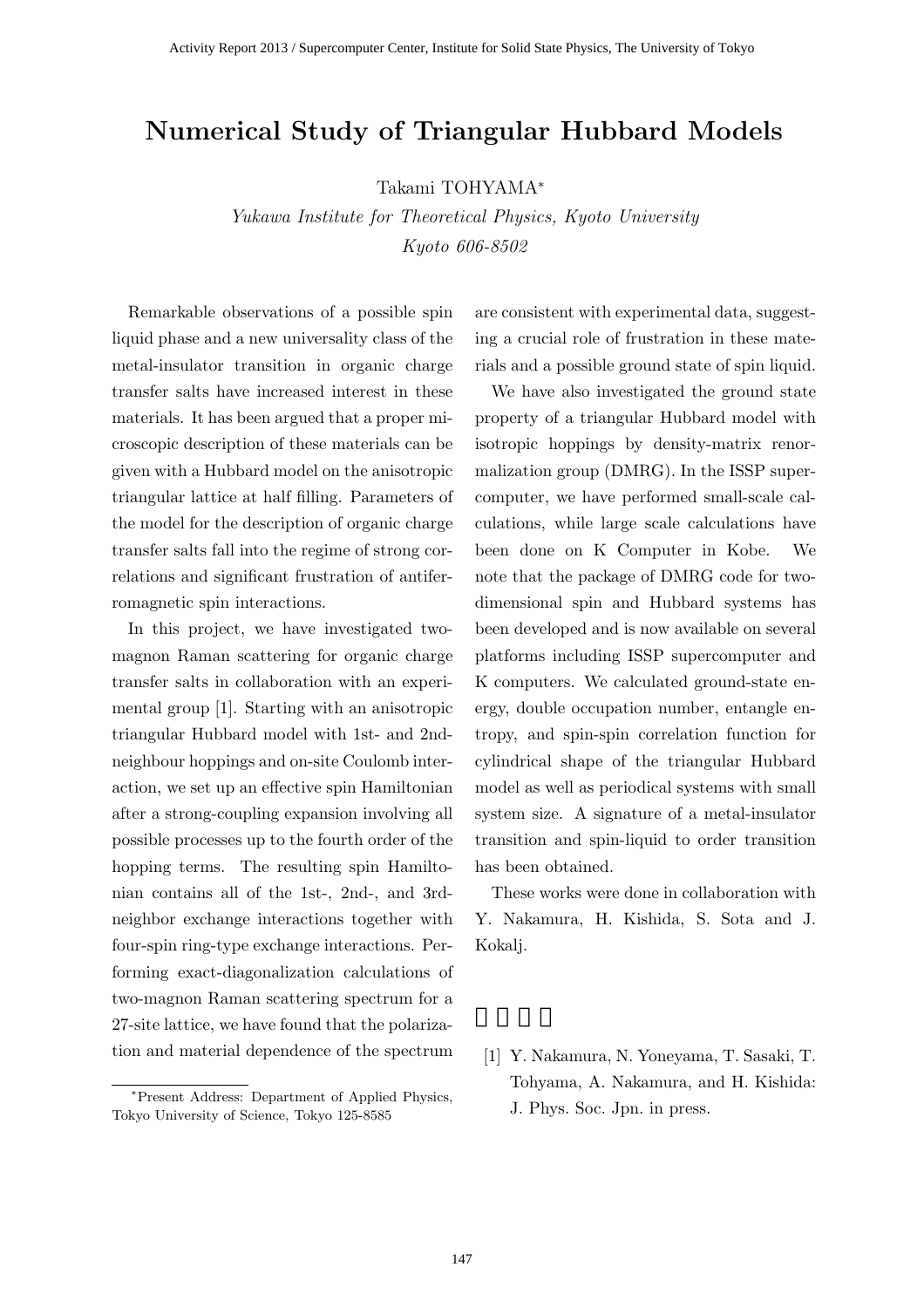## Research for Superconductivity in Strongly Correlated Multi-Orbital Systems

Yuji SHIBA and Takashi HOTTA

Department of Physics, Tokyo Metropolitan University 1-1 Minami-Osawa, Hachioji, Tokyo 192-0397

In this research, the effect of the Fermisurface topology on the emergence of superconductivity is discussed in the two-dimensional  $e_g$ -electron system coupled with Jahn-Teller phonons on the basis of the strong-coupling theory [1]. It is well known that the van Hove singularity occurs in the density of states due to the abrupt change of the Fermi-surface structure, leading to the enhancement of  $T_c$ . We find that  $T_c$  is increased for the hopping parameters apart from the van Hove singularity point, when the  $e_{\rm g}$ -electron system possesses disconnected Fermi surfaces in comparison with the case of single Fermi surface. The increase of  $T_c$  is due to the large pair-hopping amplitude between different Fermi surfaces enhanced by the Jahn-Teller phonons.

We consider the two-dimensional square lattice and the lattice constant is taken as unity. The model Hamiltonian used here is given by

$$
H = \sum_{\mathbf{k},\sigma,\gamma,\gamma'} \varepsilon_{\mathbf{k}\gamma\gamma'} d_{\mathbf{k}\gamma\sigma}^{\dagger} d_{\mathbf{k}\gamma'\sigma}
$$
  
+ 
$$
\sum_{\mathbf{q}} [g_2 \phi_{2\mathbf{q}} (\rho_{\mathbf{q}}^{ab} + \rho_{\mathbf{q}}^{ba}) + g_3 \phi_{3\mathbf{q}} (\rho_{\mathbf{q}}^{aa} - \rho_{\mathbf{q}}^{bb})]
$$
  
+ 
$$
\sum_{\mathbf{q}} (\omega_2 a_{2\mathbf{q}}^{\dagger} a_{2\mathbf{q}} + \omega_3 a_{3\mathbf{q}}^{\dagger} a_{3\mathbf{q}}),
$$
 (1)

where  $d_{\mathbf{k}\gamma\sigma}$  denotes an annihilation operator of an  $e_{\rm g}$  electron with spin  $\sigma$  and momentum k in the orbital  $\gamma$  (=a and b), a and b indicate  $x^2 - y^2$  and  $3z^2 - r^2$  orbitals, respectively,  $\varepsilon_{\mathbf{k}aa} = (1/2)[3(dd\sigma) + (dd\delta)](\cos k_x + \cos k_y),$  $\varepsilon_{\bf kbb} = (1/2)[(dd\sigma) + 3(dd\delta)](\cos k_x + \cos k_y),$  $\varepsilon_{\boldsymbol{k}ab} = \varepsilon_{\boldsymbol{k}ab} = -(\sqrt{3}/2)[(dd\sigma) - (dd\delta)](\cos k_x (\cos k_y)$ ,  $(dd\sigma)$  and  $(dd\delta)$  denote the SlaterKoster integrals,  $a_{2q}$  and  $a_{3q}$  are annihilation operators for  $(x^2 - y^2)$ - and  $(3z^2 - r^2)$ -type Jahn-Teller phonons, respectively,  $g_2$  and  $g_3$ indicate electron-phonon coupling constants,  $\phi_{2\bm{q}}\ =\ a_{2\bm{q}}\,+\,a_{2-\bm{q}}^\dagger ,\ \phi_{3\bm{q}}\ =\ a_{3\bm{q}}\,+\,a_{3-\bm{q}}^\dagger ,\ \rho_{\bm{q}}^{\gamma\gamma'}\ =$  $\sum_{\mathbf{k},\sigma} d_{\mathbf{k}+\mathbf{q}\gamma\sigma}^{\dagger} d_{\mathbf{k}\gamma'\sigma}$ , and  $\omega_2$  and  $\omega_3$  denote, respectively, Jahn-Teller phonon energies for  $(x^{2} - y^{2})$ - and  $(3z^{2} - r^{2})$ -type modes.

In order to calculate the superconducting transition temperature  $T_c$ , we solve the linearlized gap equation obtained by evaluating both normal and anomalous electron self-energies due to the electron-phonon interaction. Here we consider the spin-singlet s-wave Cooper pair with the even function of frequency. In the second-order perturbation theory in terms of  $g_2$  and  $g_3$ , the linearized gap equation at  $T = T_c$  is given by  $\phi_{\mu\nu}(i\omega_n)$  =  $-T \sum_{n'} \sum_{\boldsymbol{k}} \sum_{\mu',\nu',\mu'',\nu''} V_{\mu\mu',\nu\nu'}(i\omega_n - i\omega_{n'})$  $G_{\mu'\mu''}(\boldsymbol{k},i\omega_{n'})\dot{G}_{\nu'\nu''}(-\boldsymbol{k},-i\omega_{n'})\phi_{\mu''\nu''}(i\omega_{n'}),$ where  $\phi_{\mu\nu}(i\omega_n)$  is anomalous self-energy,  $\omega_n = (2n + 1)\pi T$  with a temperature T and an integer of  $n$ ,  $G$  indicates the normal Green's function, given by  $[G(\mathbf{k}, i\omega_n)]_{\mu\nu}^{-1}$  =  $[G^{(0)}(\bm{k}, i\omega_n)]_{\mu\nu}^{-1} - \Sigma_{\mu\nu}(i\omega_n), G^{(0)}$  denotes the non-interacting electron Green's function, given by  $[G^{(0)}]^{-1}_{\mu\nu} = (i\omega_n + \mu)\delta_{\mu\nu} - \varepsilon_{\mathbf{k}\mu\nu}, \ \mu$ is a chemical potential determined from the relation of  $n = 2T \sum_{n} \sum_{k} \text{Tr}G(\mathbf{k}, i\omega_n)$ , n is electron number per site,  $\Sigma_{\mu\nu}(i\omega_n)$  denotes the normal electron self-energy, given by  $\Sigma_{\mu\nu}(i\omega_n)\,=\,-T\sum_{n'}\sum_{{\bf k}'}\sum_{\mu',\nu'}V_{\mu\mu',\nu'\nu}(i\omega_n\, (i\omega_{n'}) G^{(0)}_{\mu'\nu'}(\boldsymbol{k}', i\omega_{n'}).$  The phonon-mediated interaction  $V_{\mu\mu',\nu\nu'}(i\nu_n)$  with  $\nu_n = 2\pi T n$  is given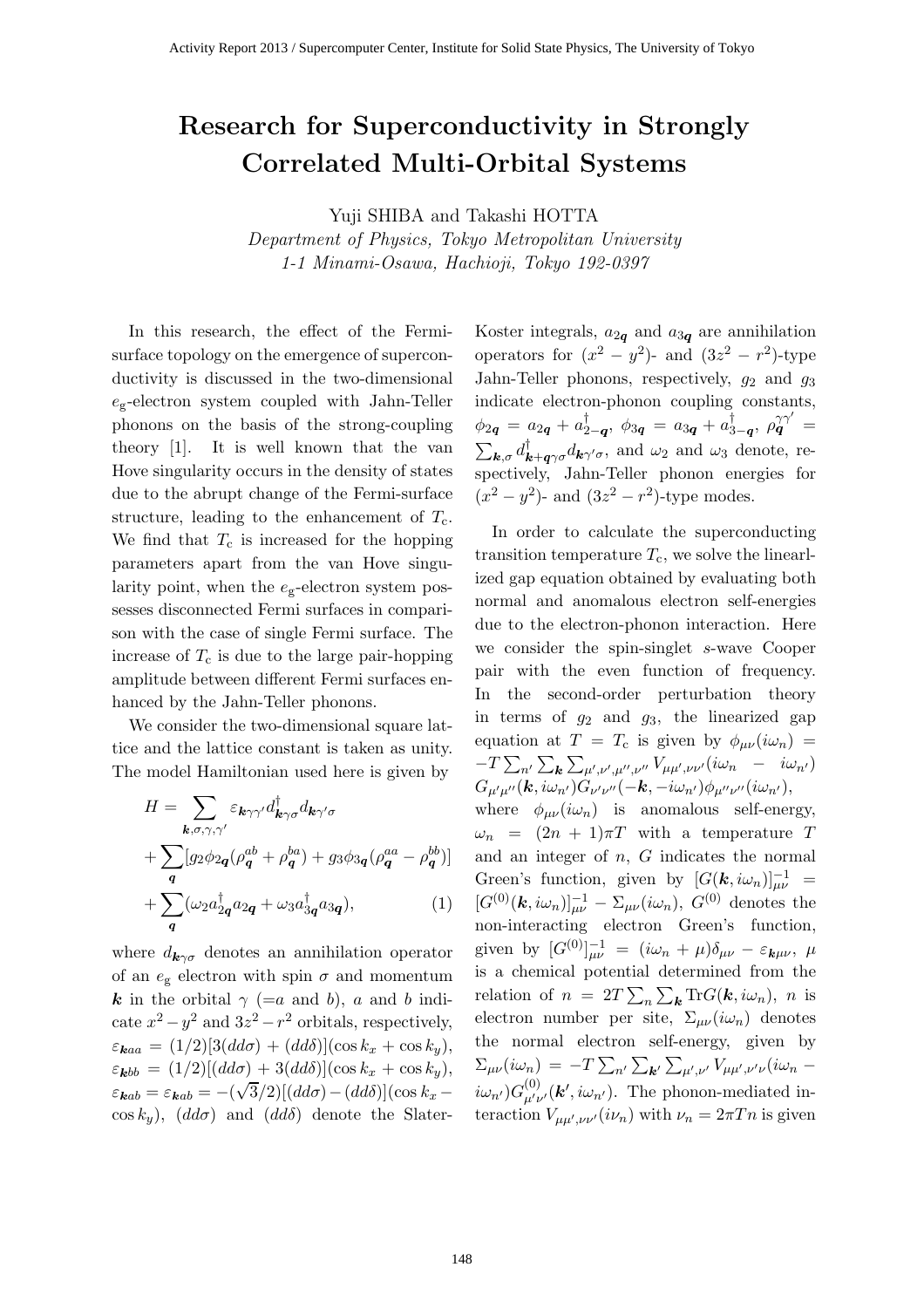

Figure 1: Variation of the Fermi surfaces for  $(d d\sigma)/t = -1.0$  depicted in the first Brillouin zone of  $-\pi \leq k_x \leq \pi$  and  $-\pi \leq k_y \leq \pi$  with  $\Gamma = (0, 0), X = (\pi, 0), Y = (0, \pi), \text{ and } M = (\pi, \pi).$ 

by  $V_{aa,aa} = V_{bb,bb} = -V_{aa,bb} = -V_{bb,aa} = g_3^2 D_3$ , and  $V_{ab,ab} = V_{ab,ba} = V_{ba,ab} = V_{ba,ba} = g_2^2 D_2$ , where phonon Green's functions are given by  $D_2 = 2\omega_2/[(i\nu_n)^2 - \omega_2^2]$ ] and  $D_3 = 2\omega_3/[(i\nu_n)^2 - \omega_3^2].$ 

In the actual calculations, we set  $n = 1.5$ and the energy unit t is taken as  $t = |(dd\sigma)|$ . Note that we set  $(dd\sigma) = -t$ . For the sum on the imaginary axis, we use 131,072 Matsubara frequencies. As for the phonon energy, we set  $\omega_2/t = \omega_3/t = 0.2$ . We define the non-dimensional electron-phonon coupling constants as  $\lambda_2 = 2g_2^2/(t\omega_2)$  and  $\lambda_3 =$  $2g_3^2/(t\omega_3)$ , which are set as  $\lambda_2 = \lambda_3 = 0.8$ .

In Fig. 1, we show the change of the Fermi surfaces, when we control the Slater-Koster integral  $\left(\frac{dd\delta}{t \text{ from }}-2.0 \text{ to } 2.0 \text{ for } \left(\frac{dd\sigma}{t}\right)\right)t$  = −1.0. In Fig. 2, we show  $T_c/t$  vs.  $(dd\delta)/t$ . In the region of negative  $(dd\sigma)$ , we observe the overall tendency of the increase of  $T_c$  with the increase of  $\left(\frac{dd\delta}{t \text{ from } -2.0 \text{ to } 0.0, \text{ except for}}\right)$ the cusps at  $(dd\delta)/t = -1.5$  and  $-0.7$  due to the van Hove singularities. When we increase  $(dd\delta)$  from zero,  $T_c$  is monotonically increased for  $0 \le (dd\delta)/t \lesssim 0.2$ . For  $0.2 \lesssim (dd\delta)/t \lesssim 0.6$ , there appears the single Fermi surface and  $T_c$ is totally low, since the density of states is suppressed in this region. However, when we increase  $(dd\delta)$ ,  $T_c$  is rapidly increased. Around at  $\left(\frac{dd\delta}{t}\right) = 0.6$ , there occurs a new Fermi sur-



Figure 2: Superconducting transition temperature  $T_c/t$  vs.  $(dd\delta)/t$  for  $(dd\sigma)/t = -1.0$ ,  $\omega_2/t = \omega_3/t = 0.2, \lambda_2 = \lambda_3 = 0.8, \text{ and } n = 1.5$ in the range of  $-2.0 \le (ddδ)/t \le 2.0$ .

face and the Fermi-surface topology is abruptly changed again, leading to the van Hove singularity. For  $0.6 \leq (dd\delta)/t \leq 1.6$ ,  $T_c$  depends on the values of  $(dd\delta)$ , but we observe that the magnitude of  $T_c$  is kept high as  $T_c/t =$  $0.005 \sim 0.01$ , even though the Fermi-surface topology is changed in this region. Note that for  $1.6 \lesssim (dd\delta)/t \leq 2.0$ ,  $T_c$  is totally low and it is difficult to obtain  $T_c$  with enough precision in this region, since  $T_c$  approaches the lower limit which we can safely calculate.

The enhancement of  $T_c$  in the case of the plural numbers of the Fermi surfaces is explained by the enhancement of the pair-hopping attraction between Cooper pairs on different Fermi surfaces due to Jahn-Teller phonons [2]. This pair-hopping attraction does not work for the case of the single Fermi surface. Thus,  $T_c$  in the case of the plural numbers of the Fermi surfaces is enhanced in comparison with the case of single Fermi surfce. This enhancement mechanism still works even for the case of small-size pocket-like Fermi surfaces.

- [1] Y. Shiba and T. Hotta: J. Phys.: Conf. Ser. 428 (2013) 012038.
- [2] T. Hotta: J. Phys. Soc. Jpn. 79 (2010) 023709.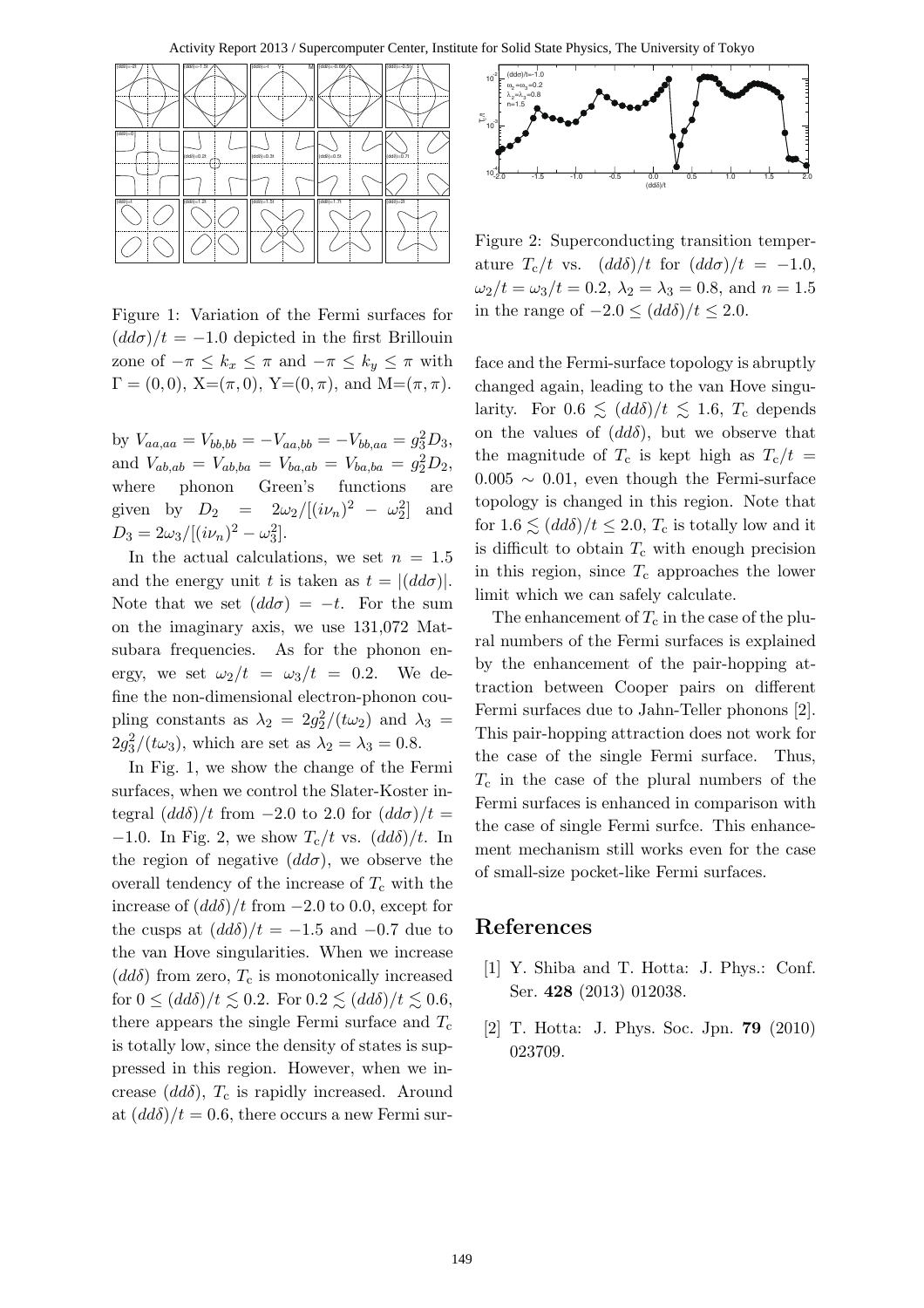## **Phase formation and dynamics in correlated cold atom systems**

#### NORIO KAWAKAMI

*Department of Physics, Kyoto University, Kyoto 606-8502, Japan*

In this decade, cold atom systems have attracted much attention as a new field, because of recent rapid progress in cooling and manipulation techniques [1]. The progress in these techniques has enabled experimentalists to cool confined atomic gases to nano-Kelvin temperatures, to make a lattice potential by using interfering laser beams, and also to modify strength and sign of interaction between cold atoms by Feshbach resonance. Further, these system parameters can be adapted in real time or instantaneously, so even the dynamics of cold atom systems is also enthusiastically studied. Therefore cold atom systems are expected to be quantum simulators of model Hamiltonians developed in the field of condensed matter physics.

One of the main issues in our research project is to study non-equilibrium dynamics of cold atom systems. We focus on drag dynamics of a trapped fermion cluster in a fermion cloud, from interest in non-equilibrium dynamics when the system parameters gradually change in real time. These systems are different from quantum quench systems in which the system parameters suddenly change and are fixed after that sudden change.

In this study we simulate the drag dynamics in the following system. Initially a cluster of *n* fermions is trapped by a harmonic potential within a cloud of the other type of free fermions, where the average fermion density of the cloud is *D*. The fermion cluster is trapped by a harmonic trap potential, and the interaction exists between two fermions of the different types. Then we suddenly move the trap potential and the cluster by a constant speed for the cluster to push the cloud.

We simulate this dynamics by using time-

dependent density matrix renormalization group [2], and calculate the energy of the system. As a result, the moving trap increases the total energy of the system as a linear function of the time approximately. We evaluate the energy increase per unit time *P* from the energy-time plot.



Figure 1: Energy increase per unit time *P*.

Figure 1 shows how *P* depends on *n* and *D*. In the  $n = 1$  case, *P* has a single peak, but in the  $n > 2$  case,  $P$  has double peaks. This double-peak structure is explained by our concise model, which includes quantum manybody effects. Our model suggests that the second peak is due to the dynamical collective modes in which momentum is properly distributed [3].

- [1] D. Jaksch and P. Zoller, Ann. Phys. **315**, 52 (2005).
- [2] S. R. White and A. E. Feiguin, Phys. Rev. Lett. **93**, 076401 (2004).
- [3] J. Ozaki, M. Tezuka, N. Kawakami, to be published.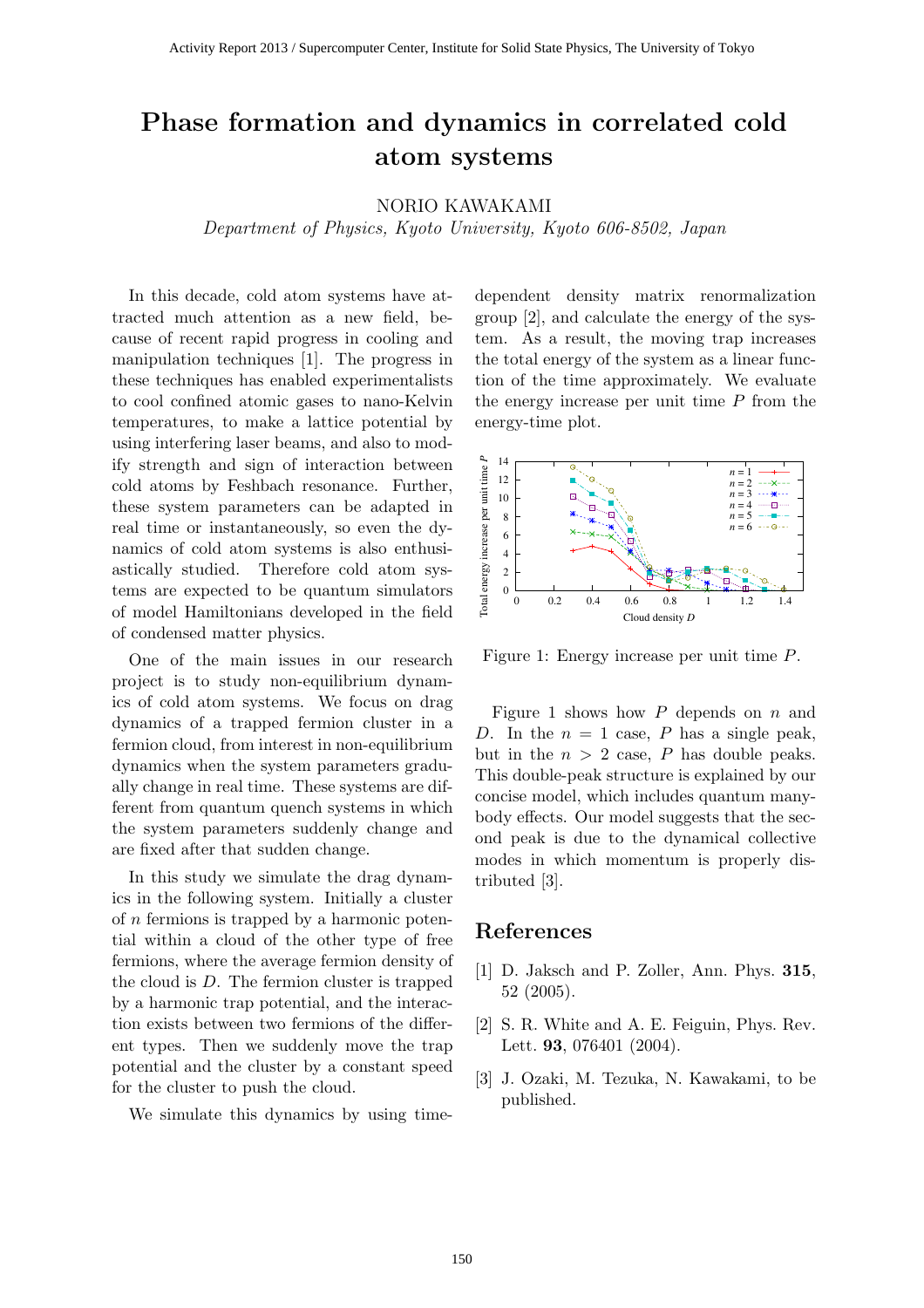## **Analysis of Topological Phases in Strongly Correlated Systems**

### NORIO KAWAKAMI

*Department of Physics, Kyoto University, Kyoto 606-8502, Japan*

Recently, the topological band insulator (TBI) has attracted much interest as a new class of quantum phases, where the spin-orbit coupling plays an essential role. One of the current major issues is the influence of strong correlation effects upon the topological phase because electron correlations are expected to create new topological phases. This issue has further been stimulated by theoretical proposals in d- and f- electron systems [1].

One of the main issues in our research is to study the spatial dependence of electron correlations in these topological phases to clarify the edge state. In this study, we consider a generalized Bernevig-Hughes-Zhang model [2] having electron correlations with the variational Monte Carlo (VMC) method. In order to study how interactions affect the edge states and bulk states respectively, we introduce spatially-dependent variational parameters (Fig. 1).



Figure 1: Periodic (free) boundary condition in the x (y) directions.  $y = 0$  and  $y = 9$  correspond to the boundary in this system.

To perform the large-scale numerical calculation, we have fully made use of the supercomputer resource at ISSP. Namely, we have optimized many spatially-dependent variational parameters efficiently, where we have performed large-scale MPI parallel computing.

Figure 2 shows average electron numbers at



Figure 2: (Color Online). Average electron numbers at each *y* as functions of interaction strength *U*. The solid line with square (circles) represents the topological (Mott insulating) state.

each *y* as functions of the interaction strength *U*. This result clearly evidences a first-order Mott transition, which is accompanied by a hysteresis. This result also shows that the average electron number at the edge sites  $(y = 0)$ decreases more rapidly than in the bulk because the coordination number at the edge sites is smaller. In this calculation, however, phase transitions simultaneously occur in the entire system and we cannot find the novel intermediate phase which is expected in some previous works.

We have also calculated the correlation functions to discuss the topological properties of this system. These will be reported elsewhere.

- [1] T. Yoshida *et al.*, Phys. Rev. B **87**, 165109 (2013).
- [2] B. A. Bernevig, T. L. Hughes and S. C. Zhang, Science **314**, 1757 (2006).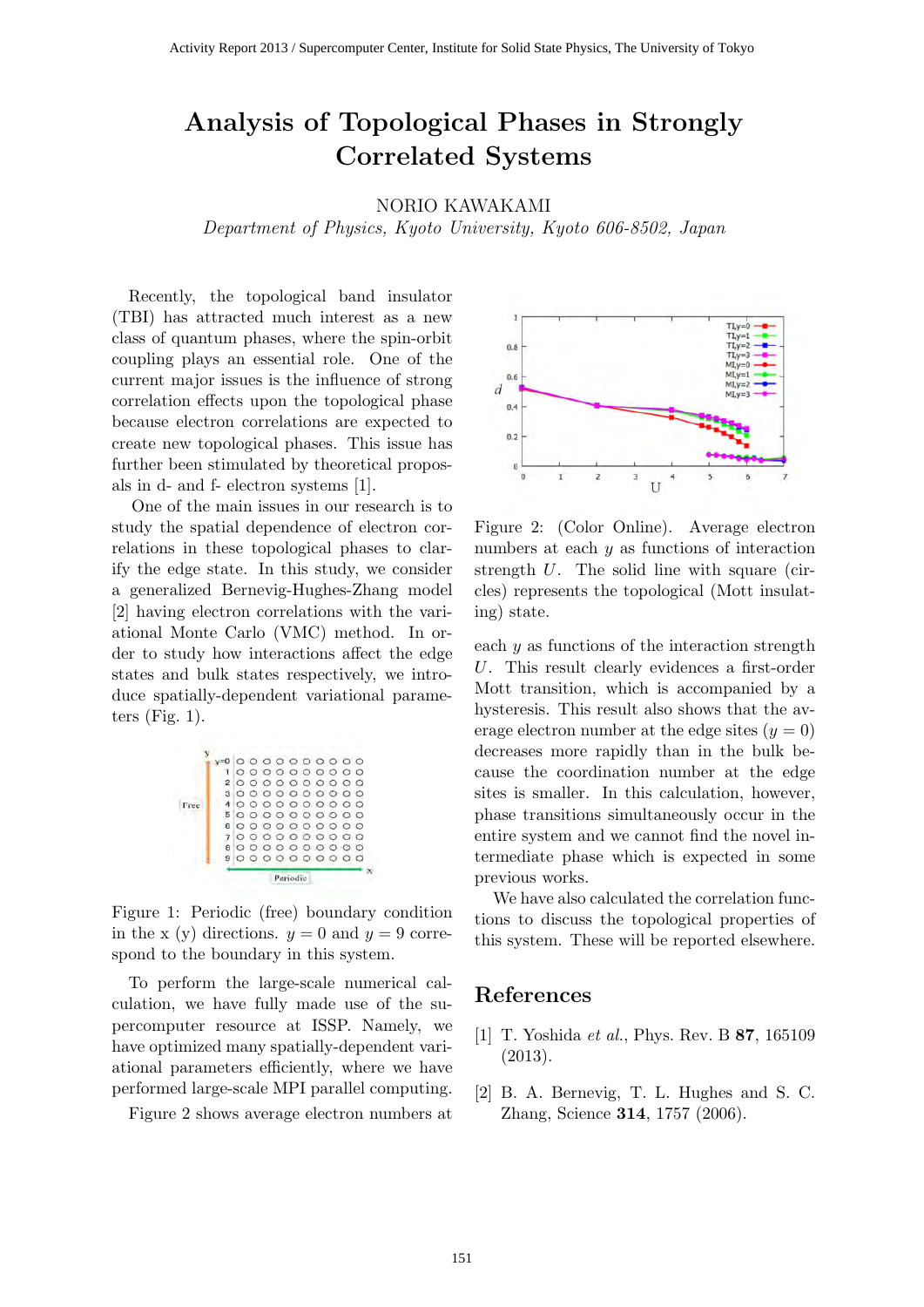## **Ab initio calculations for iron-based superconductors FeTe and FeSe**

Takahiro MISAWA

*Department of Applied Physics, University of Tokyo, 7-3-1 Hongo, Bunkyo-ku, Tokyo 113-8656, Japan*

Iron-based superconductors have diverse magnetic properties, although most of them have essentially the same band structures. For example, LaFeAsO (called 1111-type) shows the stripe antiferromagnetic (AFS) phase and its magnetic ordered moment is about  $0.8\mu_B$ . The AFS phase is stable not only in the 1111 type compounds but also in the 122-type such as  $BaFe<sub>2</sub>As<sub>2</sub>$ . In contrast to this, FeTe (called 11-type) shows bicollinear antiferromagnetic state (AFB) and its ordered moment is about  $2.0\mu$ <sub>B</sub>, while another 11-type compound FeSe does not show any magnetism but superconductivity appears below 10 K. Our previous studies show that this magnetic diversity can not be explained by the band structure alone and it is necessary to consider effects of electronic correlations [1,2].

To study the electronic correlation effects on the magnetism in iron-based superconductors, we employ *ab initio* downfolding scheme (for a review, see [3]). In this scheme, we first obtain the global band structures based on the density functional theory. From the band structures, we derive the low-energy effective models by using constrained random phase approximation. However, it is pointed out that double counting of the electron correlation between the low-energy states exists, and the effects of them are essential especially in the non-degenerate multi-band materials such as the iron-based superconductors [4]. To overcome this problem, constrained self-energy method is proposed, which can eliminate double counting of the electron correlations. In this method, the exchange-correlation energy in the conventional downfolding replaced with the self-energy corrections coming from the

eliminated high-energy degrees of freedom as well as from the frequency-dependent part of the partially screened interactions.

In this study, we solve the low-energy effective models for FeTe and FeSe [5]. As a result, we find that the AFB state becomes the ground state in FeTe, while the AFS phase is the ground state in the previous effective model [6]. Moreover, we find that FeSe shows peculiar magnetic degeneracy, i.e., four different magnetic orders including AFS and AFB are energetically degenerate, while the AFS phase is also singled out in the previous model. This degeneracy may explain the absence of magnetic order and superconductivity observed in FeSe.

- [1] T. Misawa, K. Nakamura, and M. Imada: J. Phys. Soc. Jpn. **80** (2011) 023704.
- [2] T. Misawa, K. Nakamura, and M. Imada: Phys. Rev. Lett. **108** (2012) 177007.
- [3] T. Miyake and M. Imada: J. Phys. Soc. Jpn. **79** (2010) 112001.
- [4] H. Hirayama, T. Miyake, and M. Imada: Phys. Rev. B **87** (2013) 195144.
- [5] H. Hirayama, T. Misawa, T. Miyake, and M. Imada: in preparation.
- [6] T. Miyake, K. Nakamura, R. Arita, and M. Imada: J. Phys. Soc. Jpn. **79** (2010) 044705.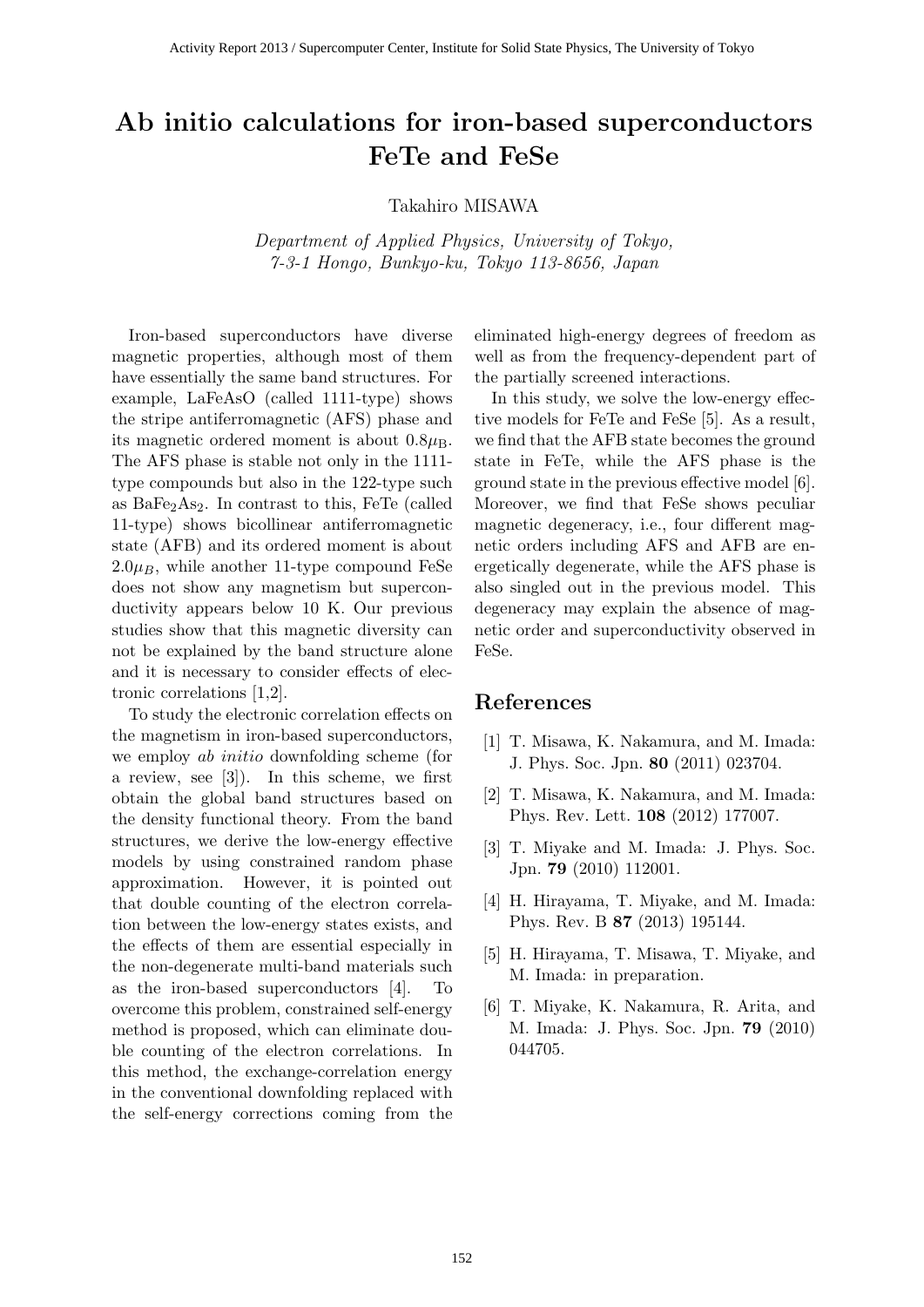# **Effect of fluctuation near the ordered state in strongly correlated electron systems**

Tetsuya MUTOU

*Interdisciplinary Faculty of Science and Engineering, Shimane University 1060 Nishikawatsu-cho, Matsue, Shimane 690-8584*

We studied some theoretical models of strongly correlated electron systems by numerical approach based on the many-body perturbation theory. To solve self-consistent equations in a three- or four-dimensional momentum-energy space, we carried out largescale numerical calculations mainly on System A of the SCC-ISSP. In practical calculations, we applied simple program parallelizations to numerical integrals in the self-consistent equations.

With applying the fluctuation-exchange approximation to the single-band Hubbard model with realistic tight-binding parameters, we investigated the spin fluctuation effect in spin excitation spectra observed by neutron scattering experiments on electron-doped hightransition-temperature (high-*T*c) superconductors [1]. In this study, we showed that the magnetic response of electron-doped high- $T_c$  superconductors can be explained with the conventional Fermi-liquid approach.

The self-consistent second-order perturbation theory (SCSOPT) was applied to the multi-band Hubbard model corresponding to the electron system in bcc iron [2]. It was found that the spin stiffness constant is in good agreement with other theoretical results and it is smaller than the experimental value.

To investigate dynamical spin and density response functions in correlated fermion systems corresponding to two-dimensional (2D) liquid <sup>3</sup>He, the SCSOPT was also applied to the Hubbard model with repulsive interactions between fermions on up to fourth-neighbor sites [3]. It was pointed out that it is necessary to treat the large damping effect properly in explaining the propagating mode found in 2D liquid  ${}^{3}$ He.

We investigated quasiparticle excitations in the periodic Anderson model which is one of models of the heavy Fermion systems by the dynamical mean-field theory with the iterated perturbation theory. We compared the renormalized Fermi energy of the quasiparticle with the effective hybridization energy, and investigated the quasiparticle-formation condition.

- [1] T. Mutou and D. S. Hirashima: J. Phys. Soc. Jpn. **82** (2013) 094703.
- [2] M. Nishishita, D. S. Hirashima, and S. Pandey: J. Phys. Soc. Jpn. **82** (2013) 114705.
- [3] A. Kotani and D. S. Hirashima: Phys. Rev. B **88** (2013) 014529.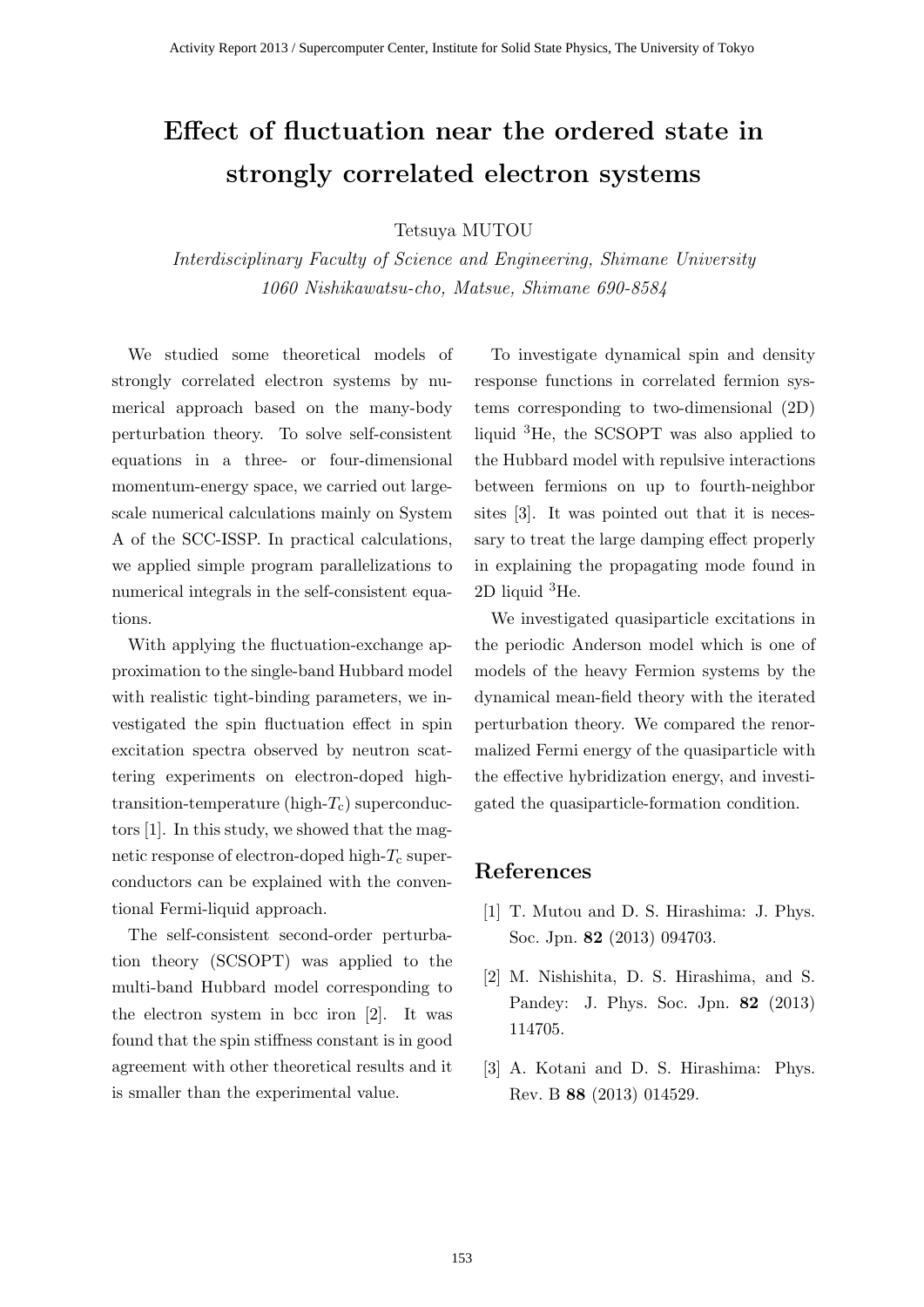# **Numerical study of various phases and non-equilibrium phase transitions in correlated electron systems**

Hideo AOKI

*Department of Physics, University of Tokyo Hongo, Tokyo 113-0033*

**Supersolid phase in electron-phonon systems[1, 2]**

Competition and coexistence of various ordered phases are central issues of strongly correlated electron systems. Particularly interesting is the case where the diagonal and offdiagonal long-range order coexist. A primary example is the supersolid (SS) phase, in which superconductivity (SC) and charge order (CO) emerge simultaneously. Supersolid phases have long been pursued both theoretically and experimentally.

We have examined the existence of a supersolid phase in electron-phonon systems, in which a coexistence of e.g. *s*-wave SC and CO is known to occur in  $Ba(Bi, Pb)O<sub>3</sub>$  and  $(Ba,K)BiO<sub>3</sub>$ . To this end, we take the Holstein model, one of the simplest and representative models for electron-phonon systems, and solve its ordered phases with the dynamical mean-field theory (DMFT). For the impurity solver of DMFT, we use the numerically exact continuous-time quantum Monte Carlo method, which has been extended so that one can treat SC, CO, and antiferromagnetic (AF) phases without bias[1, 2]. Obtained phase diagram for the intermediate electron-phonon coupling in the BCS-BEC crossover regime is shown in Fig. 1. One can see that SS phase appears between CO and SC phases, where the SS is accompanied by a quantum critical point (QCP) at zero temperature. We have checked that SS phase is indeed stable against phase separation. The transition from SC to SS is continuous with diverging charge fluctuations accompanied by a kink in the superfluid density.



Figure 1: DMFT phase diagram of the Holstein model at the intermediate coupling regime [1]. The colour code in the normal phase represents the dc conductivity.

### **Nonequilibrium dynamical mean-field theory and its cluster extension[3, 4]**

Nonequilibrium dynamical mean-field theory (DMFT) is a well-established approach to simulate nonequilibrium states of correlated many-body systems. It maps the original lattice model to an effective impurity embedded in the self-consistently determined mean-field bath. The essential approximation is to identify the local impurity self-energy with the lattice self-energy, which limits the range of applicability of the nonequilibrium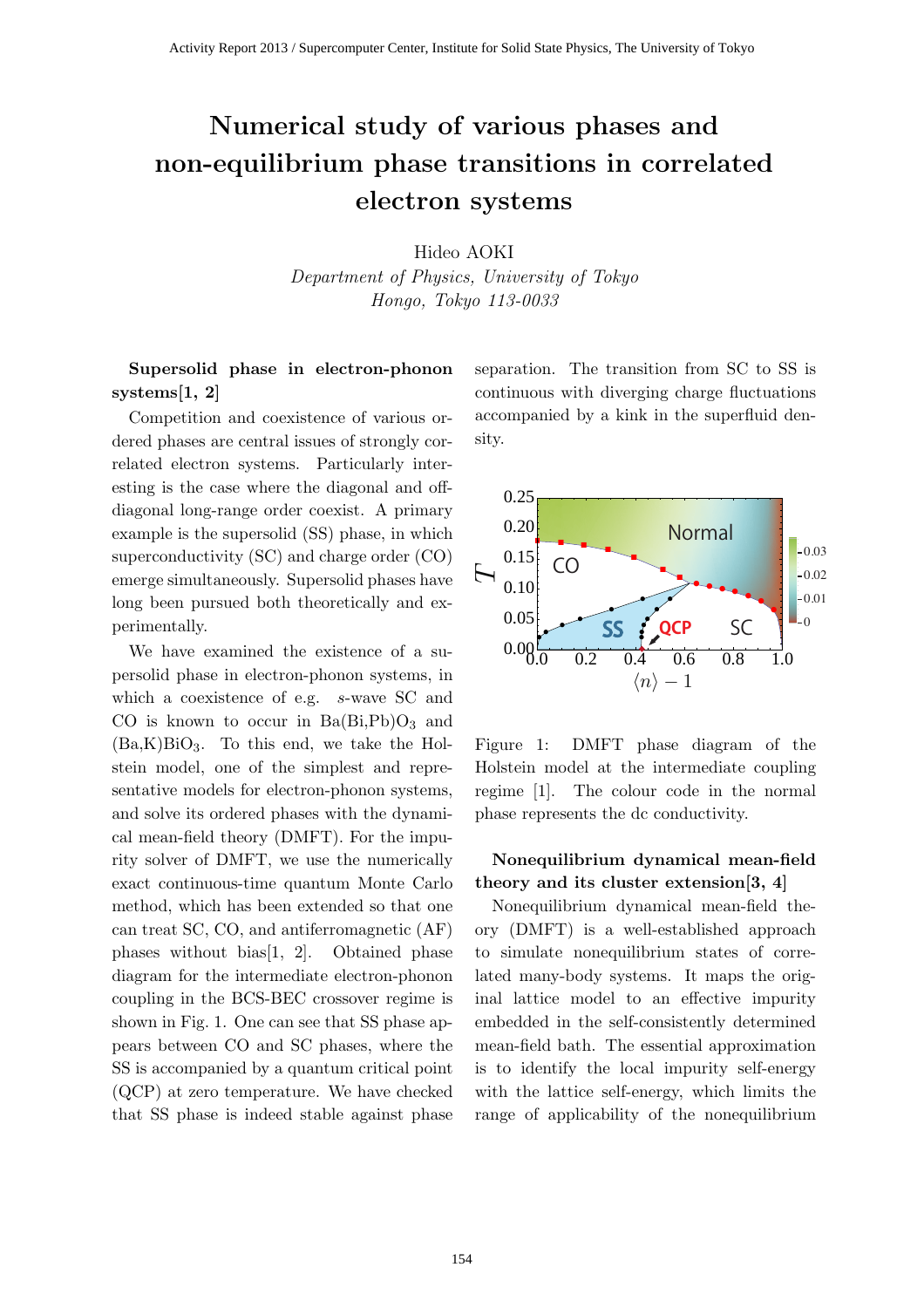#### Activity Report 2013 / Supercomputer Center, Institute for Solid State Physics, The University of Tokyo

DMFT. The method has been applied to various systems, and provided fruitful insights for nonequilibrium systems. In view of the recent progress, we have written a review article on the nonequilibrium DMFT and its applications[3].

The local approximation for the self-energy may break down in low dimensional systems, where spatially nonlocal fluctuations play an essential role. To overcome this, we have proposed the nonequilibrium dynamical cluster approximation (DCA) [4], in which the lattice model is mapped to a multi-site cluster rather than a single impurity. As a result, one can take account of short-range correlations within the cluster size. We have applied it to the one- and two-dimensional Hubbard models. In Fig. 2, we plot the time evolution of the double occupancy and the jump of the momentum distribution at Fermi energy after an interaction quench at  $t = 0$ . We find characteristic momentum-dependent relaxations, which is attributed to the effect of nonlocal correlations.



Figure 2: Colour-coded plot of the momentumdependent quasiparticle lifetime  $\tau(k)$  for an interaction quench  $U/J = 0 \rightarrow 2$  at  $T = 0$ . Solid lines indicate the noninteracting Fermi surface.[4]

- [1] Y. Murakami, P. Werner, N. Tsuji, and H. Aoki: Supersolid phase accompanied by a quantum critical point in the intermediated coupling regime of the Holstein model, arXiv:1402.6456.
- [2] Y. Murakami, P. Werner, N. Tsuji, and H. Aoki: Ordered phases in the Holstein-Hubbard model: Interplay of strong Coulomb interaction and electron-phonon coupling, Phys. Rev. B **88**, 125126 (2013).
- [3] H. Aoki, N. Tsuji, M. Eckstein, M. Kollar, T. Oka, and P. Werner: Nonequilibrium dynamical mean-field theory and its applications, to be published in Rev. Mod. Phys. (arXiv:1310.5329).
- [4] N. Tsuji, P. Barmettler, H. Aoki, and P. Werner: Nonequilibrium dynamical cluster theory, arXiv:1307.5946.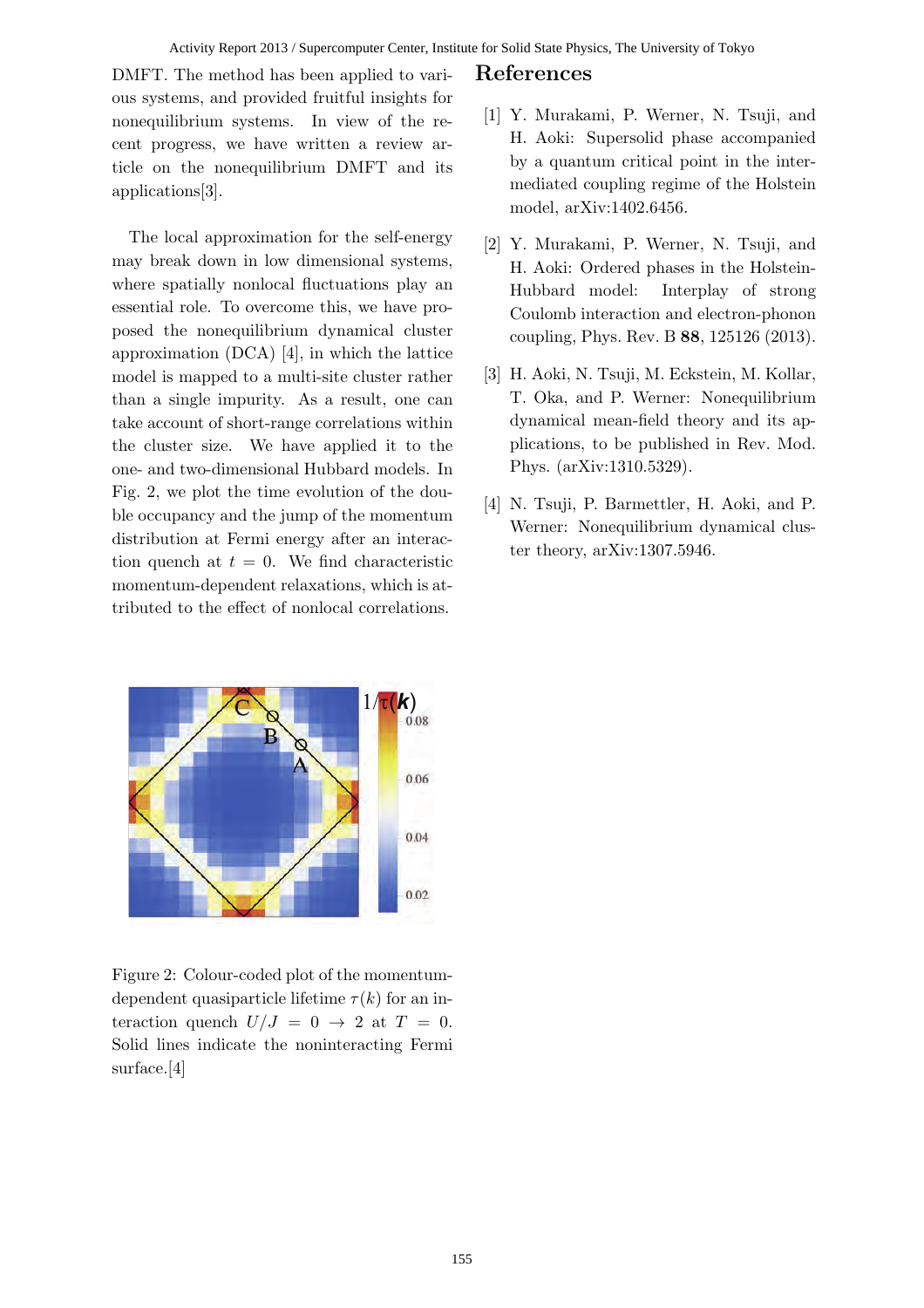# **Numerical Studies on Topological and Spin Liquid Phases of Iridium Oxides**

Youhei YAMAJI

*Department of Applied Physics, University of Tokyo Hongo 7-3-1, Bunkyo-ku, Tokyo 113-8656*

Cooperation and competition between strong electron correlations and spin-orbit couplings have recently attracted much attention. Iridium oxides offer the playgrounds and indeed exhibit intriguing phenomena. Especially, theoretical predictions on realization of novel quantum phases are interesting: The novel phases are condensed-matter realization of Weyl fermions predicted in magnetic phases of pyrochlore iridates  $R_2Ir_2O_7$  (*R*: rare-earth elements) and a quantum spin liquid state with Majorana excitations in honeycomb iridates  $A_2$ IrO<sub>3</sub> ( $A$ =Na, Li).

The Weyl electrons in the bulk are shown to form metallic surface states called *Fermi arcs*, and to exhibit anomalous transports due to *chiral anomalies*, which have triggered intensive studies on the emergence of the Weyl electrons. However, the Weyl electrons are easily annihilated in pairs. The experimental observation requires fine tunings of the materials.

The spin liquid ground state proven by A. Kitaev for an exactly solvable model, now called Kitaev model, has also inspired extensive studies on  $A_2IrO_3$  as a model system to realize the Kitaev's spin liquid. However, Na2IrO<sup>3</sup> does not show spin liquid properties experimentally but exhibits a zigzag type magnetic order. A mechanism that stabilizes the zigzag magnetic order and a recipe to realize the Kitaev's spin liquid phase have remained controversial yet.

We revealed that magnetic domain walls in  $R_2Ir_2O_7$  host metallic domain-wall states with Fermi surfaces, instead of arcs, even after pairannihilatin of the Weyl electrons [1]. By using a fully unrestricted Hartree-Fock approximation for a Hubbard-type model of  $J_{\text{eff}} = 1/2$ states with large supercells at the system B, we show that domain walls perpendicular to  $(01\bar{1})$ ,  $(100)$ , and  $(111)$  directions host metallic domain-wall states. The insertion of the magnetic domain walls induces uniform magnetization. The uniform magnetization enables us to control the metallic domain-wall states with magnetic fields and explains weak ferromagnetism universally observed in  $R_2Ir_2O_7$ .

We also derived an *ab initio* effective spin model of  $\text{Na}_2\text{IrO}_3$  [2], which has dominant Kitaev-type couplings together with newlyintroduced anisotropy originating from the trigonal distortion. By using Arnoldi methods and thermal pure quantum states [3] at the system B, we show that the magnetic orders, specific heat, and magnetic susceptibilities of the effective spin model are indeed consistent with experiments. We also show how to approach spin liquids.

- [1] Y. Yamaji and M. Imada: Phys. Rev. X, in press; arXiv:1306.2022.
- [2] Y. Yamaji, Y. Nomura, M. Kurita, R. Arita, and M. Imada: arXiv:1402.1030.
- [3] S. Sugiura and A. Shimizu: Phys. Rev. Lett. **108** (2012) 240401.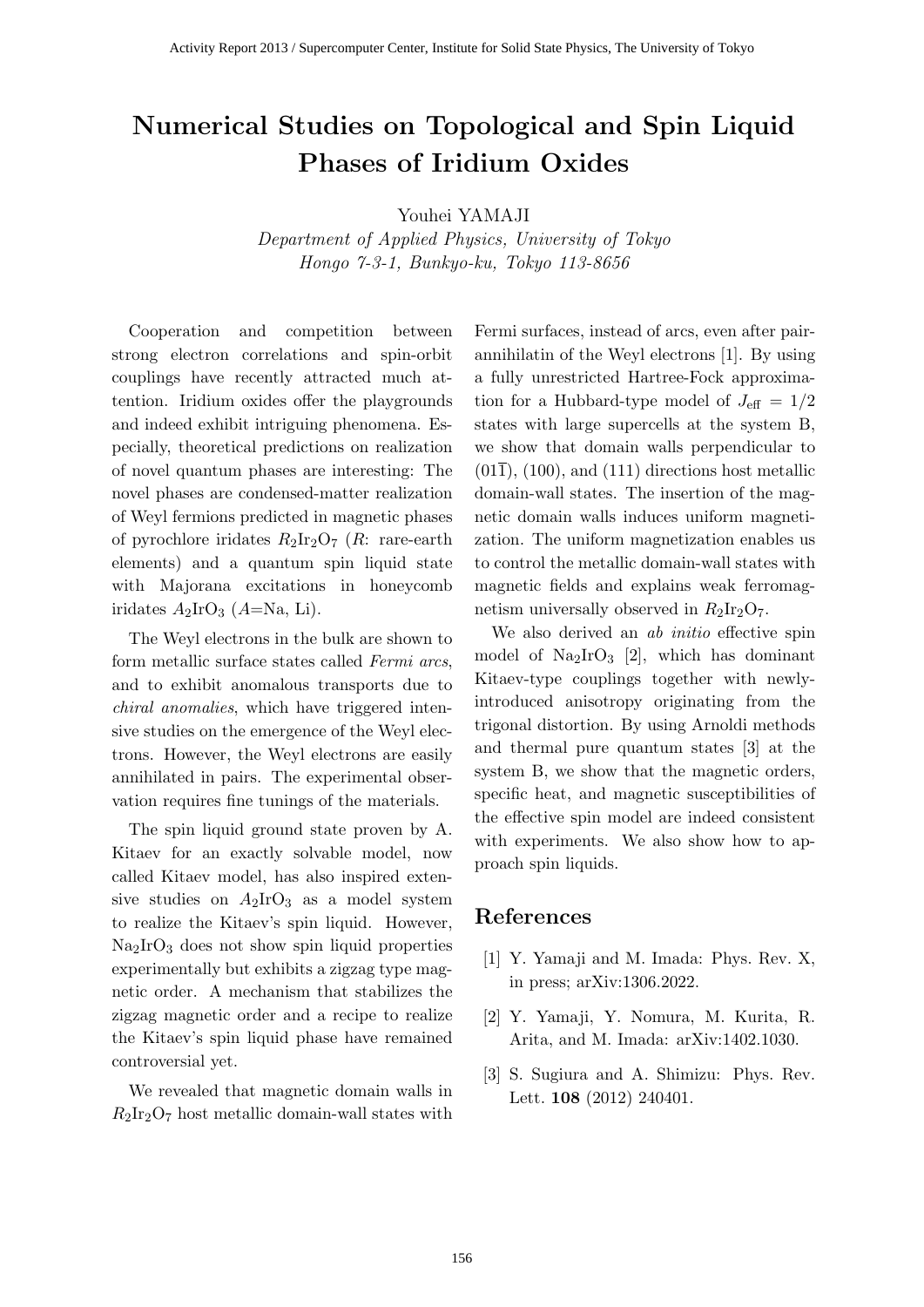# **Electronic state calculations of quantum mechanical order appearing in metal compounds**

Koichi KUSAKABE

*Graduate School of Engineering Science, Osaka University 1-3 Machikaneyama, Toyonaka, Osaka 560-8531*

#### **1. Introduction**

To derive unified representation of the strongly correlated electron systems (SCES), we need to utilize consistent determination of a basis for expansion of the Hilbert space, keeping description of the quantum fluctuation effects appearing as correlated many-body state vectors and many-body Green's functions. The multi-reference density functional theory[1, 2] gives an answer. For the real applications, we need to set up a good basis. In this study, we mainly focused on creation of a proper basis and estimation of scattering amplitudes appearing for each specific material system.

### **2. Estimation of electronic parameters and prediction of novel cuprates**

A starting expression of the multi-layered cuprate superconductors may be taken as the DFT-GGA description of atomic structures. Actually, we found good convergence in the atomic structure around the experimentally observed structures.[3] We rely on the spin fluctuation mechanism of superconductivity for a judgment of an optimally doped cuprate. Recent confirmation of the correlation between the transition temperature and the Fermi surface shape<sup>[4]</sup> suggests that, when  $3d_{3z^2-r^2}$  orbitals do not have notable contribution at the Fermi level, keeping the energy separation ∆*E* from  $3d_{3z^2-r^2}$  to  $3d_{x^2-y^2}$  large around 2eV, then the better Fermi surface nesting, the higher transition temperature appears.

To certify our procedure, we first confirmed that 1) we have small hole-doping dependence of the electronic structure parameters, *i.e.* ∆*E* and the Fermi surface shape controlling factor  $r_{x^2-y^2}$ , and 2) these parameters are almost same with little systematic change against the layer number of  $CuO<sub>2</sub>$  planes in the unit cell. Following the rule for the orbital distillation  $effect[6]$ , we try to search for materials which show better sets of  $(\Delta E, r_{x^2y^2})$ .

We have chosen Hg1223 ( $T_c \geq 135K$ ) and Tl1223 ( $T_c \geq 110$ K) for this optimization. Our analysis suggests that  $TIR<sub>2</sub>A<sub>2</sub>Cu<sub>3</sub>O<sub>9</sub>$  with R=Li, Y, and A=Li, Na, K, Rb, Cs may appear as stable crystal structures. Among these candidates, we found better conditions on the above parameters for  $(R, A)=(Y, Li), (Y, Na),$ and (Y, Rb).[3, 5] When we substitute Cd for Hg in HgBa<sub>2</sub>Ca<sub>2</sub>Cu<sub>3</sub>O<sub>8</sub>, we have small  $r_{x^2-y^2}$ , keeping  $\Delta E$  around 2eV, which is a good condition for the high T*c*.

### **3. Doping mechanism of** *α***-pyridine-TiNCl**

The superconductivity in *α*-MNX compounds attracts interests because of their special two-dimensional electronic structures. Experimentally, origin of the electron carrier was not clarified for pyridine-TiNCl. We have proposed that reduction of pyridine by water molecules could be the solution. We have obtained the electronic structure of pyridiniumion-doped pyridine-TiNCl. (Fig. 1) The conduction band is doped by pyridinium ion. The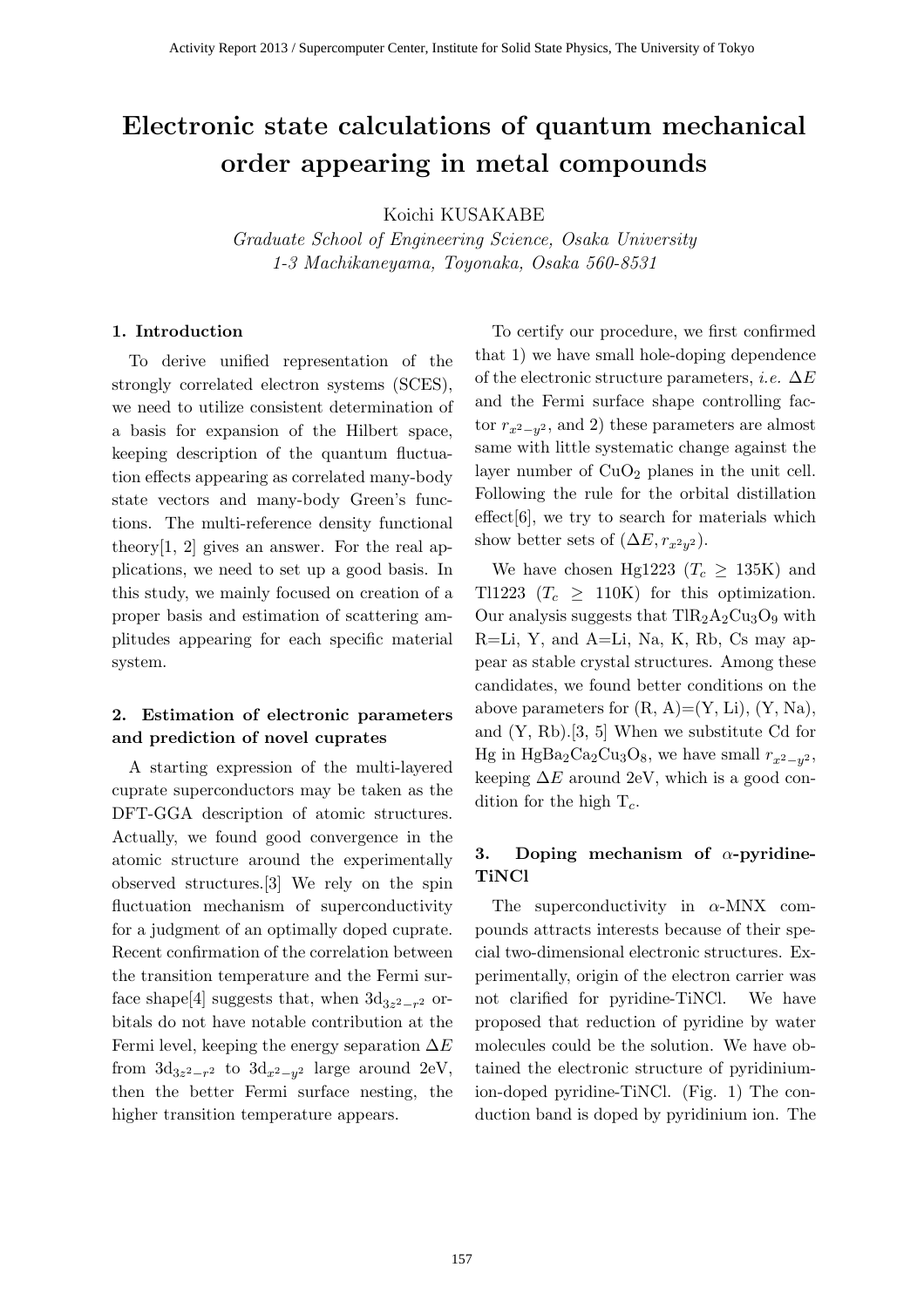conformation of pyridine layer is affected by the doping, which is though to be origin of change in inter-layer electronic scattering processes. We expect that this non-stoichiometry condition would mediate pair-hopping processes.



Figure 1: Optimized crystal structures of pyridinium-doped py-TiNCl.

#### **4. Hydrogenated vacancies of graphene**

In a recent study on argon sputtering and hydrogenation treatment of graphene, Ziatdinov *et al.* have succeeded in fabrication of various hydrogenated graphene vacancies.[7] They called stable structures V111 for the vacancy with three hydrogen atoms and V211 for the vacancy with four hydrogen atoms. The electronic structure shows a non-bonding localized state around V111, while V211 gives a gap at the Dirac point.

Utilizing the Löwdin charge analysis with the density of states, we concluded that the Fermi level is kept at the Dirac point for charge neutral hydrogenated graphene vacancies. This result suggests existence of a localized spin at V111. In addition, the experimental finding of bias induced carrier doping of graphene device structure suggests a possible Kondo state for V111.

#### **Acknowledgement**

The author (K.K.) is grateful to Prof. I. Maruyama, Mr. K. Yamada, Mr. S. Miyao, Mr. S. Gagus Ketut, Mr. Keisuke Iwatani, and Mr. Naoki Morishita for their collaboration. K. K. thanks fruitful collaboration in the study of hydrogenated graphene with Prof. T. Enoki, Prof. T. Mori, Prof. M. Kiguchi, Prof. K. Takai, Prof. S. Fujii, Mr. M. Ziatdinov, and Mr. Y. Kudo. K.K. is grateful to Prof. K. Kuroki, and H. Sakakibara for their collaboration in the study of cuprate superconductors. This work was partly supported by KAKENHI (No. 23540408), and the golbal COE program from MEXT.

- [1] K. Kusakabe, *et al.*: J. Phys. Condens. Matter **19** (2007) 445009.
- [2] K. Kusakabe and I. Maruyam: J. Phys. A: Math. Theor. **44** (2011) 135305.
- [3] S. Miyao, *et al.*: arXiv:1304.5043.
- [4] H. Sakakibara, *et al.*: arXiv:1403.2497.
- [5] S. Miyao, *et al.*: J. Phys. Soc. Jpn. Suppl. **83** (2014) in press.
- [6] H. Sakakibara, *et al.*: Phys. Rev. Lett. **105** (2010) 057003 .
- [7] M. Ziatodinov, *et al.*: Phys. Rev. B **89** (2014) 155405.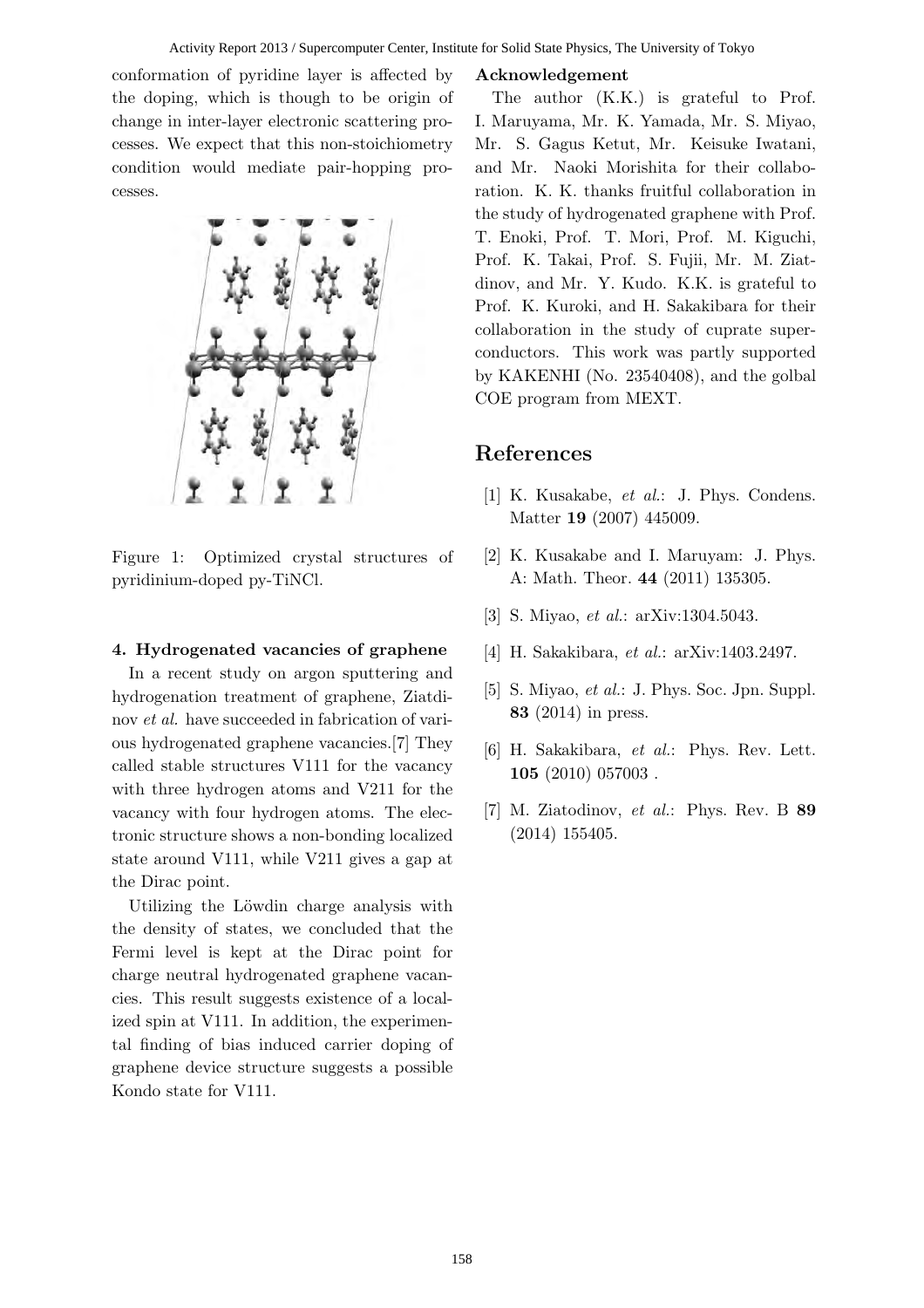# Electronic properties of multi-orbital electronic system with strong spin-orbit coupling

Toshihiro SATO

Computational Condensed Matter Physics Laboratory, RIKEN Wako, Saitama 351-0198, Japan

The transition-metal oxides have been studied as typical materials of strongly correlated electronic systems. Recent experimental studies have reported interesting behaviors of 5d transition-metal Ir oxides, for example  $Sr<sub>2</sub>IrO<sub>4</sub>$ . In these materials, there exists a strong spin-orbit coupling (SOC) with an electron correlation and the SOC splits the  $t_{2a}$  bands in the crystal field into the effective local angular momentum  $J_{\text{eff}}=1/2$  doublet and  $J_{\text{eff}}=3/2$  quartet bands. In  $\text{Sr}_2\text{IrO}_4$  with totally five electrons,  $J_{\text{eff}}=1/2$  antiferromagnetic (AF) insulator has been observed against the expectation from 3d and 4d transitionmetal Ir materials of the similar layered perovskite structure [1, 2, 3], and theoretical understanding in the experimental results has been successful by several numerical methods [1, 4, 5, 6, 7]. However, theoretical understanding of multi-orbital systems with the electron correlation and the SOC systematically is still controversial.

We study electronic and magnetic properties of the three-orbital Hubbard model with the full Hund' rule coupling and the SOC terms at five electrons filling,

$$
H = \sum_{\langle i,j\rangle,\gamma,\sigma} t^{\gamma} c_{i\sigma}^{\gamma\dagger} c_{j\sigma}^{\gamma} - \sum_{i,\gamma,\sigma} \mu^{\gamma} n_{i\sigma}^{\gamma},
$$
  
+ 
$$
U \sum_{i,\gamma} n_{i\uparrow}^{\gamma} n_{i\downarrow}^{\gamma} + \frac{U' - J}{2} \sum_{i,\gamma \neq \delta,\sigma} n_{i\sigma}^{\gamma} n_{i\sigma}^{\delta}
$$
  
+ 
$$
\frac{U'}{2} \sum_{i,\gamma \neq \delta,\sigma} n_{i\sigma}^{\gamma} n_{i\bar{\sigma}}^{\delta} - J \sum_{i,\gamma \neq \delta} c_{i\uparrow}^{\gamma\dagger} c_{i\downarrow}^{\gamma} c_{i\downarrow}^{\delta\dagger} c_{i\uparrow}^{\delta\dagger}
$$
  
+ 
$$
J' \sum_{i,\gamma \neq \delta} c_{i\uparrow}^{\gamma\dagger} c_{i\downarrow}^{\gamma\dagger} c_{i\downarrow}^{\delta} c_{i\uparrow}^{\delta}
$$
  
+ 
$$
\lambda \sum_{i,\gamma,\delta,\sigma,\sigma'} \langle \gamma | \mathbf{L}_i | \delta \rangle \cdot \langle \sigma | \mathbf{S}_i | \sigma' \rangle c_{i\sigma}^{\gamma\dagger} c_{i\sigma'}^{\delta},
$$



Figure 1: Density of states for two  $\lambda$ 's at  $U=8t$ and  $T=0.06t$ .

where  $t^{\gamma}$  is the nearest-neighbor hopping amplitude with orbital  $\gamma=(yz, zx, xy)$  and  $\mu^{\gamma}$  is the chemical potential.  $U(U')$  is the intraorbital (inter-orbital) Coulomb interaction and  $J(J')$  is the Hund's (pair-hopping) coupling, and we set  $U=U'+2J$  and  $J=J'=0.15U$ .  $\lambda$  is the SOC and  $\mathbf{L}_i$  ( $\mathbf{S}_i$ ) is the orbital (spin) angular momentum operator at site *i*.  $c_{i\sigma}^{\gamma\dagger}$   $(c_{i\sigma}^{\gamma})$ is an electron creation (annihilation) operator with spin  $\sigma$  and orbital  $\gamma$  at site i and electron density operator is  $n_{i\sigma}^{\gamma} = c_{i\sigma}^{\gamma \dagger} c_{i\sigma}^{\gamma}$ . We use the dynamical mean field theory [8] employing a semielliptic bare density of states with the equal bandwidth  $(t^{\gamma}=t)$  for the three orbitals. We calculate the Green's functions inside the orbital by using the continuous-time quantum Monte Carlo solver based on the strong coupling expansion [9]. This numerical calculation was performed by the numerical computations with facilities at Supercomputer Center in ISSP, e.g., for  $\lambda=0.1t$ ,  $U=8t$ , and  $T=0.06t$ , about  $10^8$  Monte Carlo sweeps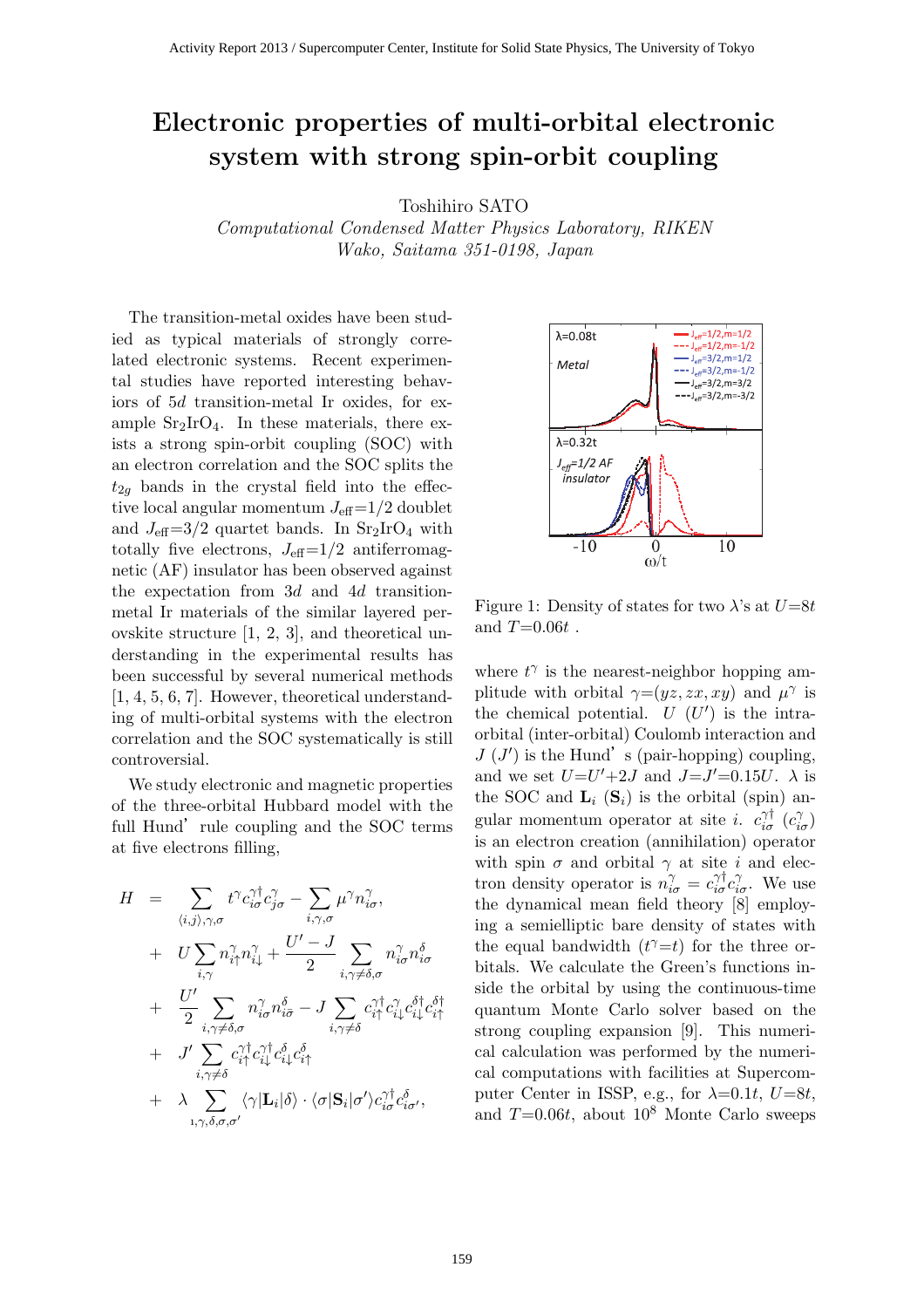and averaging over 64 samples, and the selfconsistency loop of the DMFT converges about 100 hours. We examine  $λ$ -dependence of electronic structure at  $U=8t$  and  $T=0.06t$  fixed, and then confirm the transition from metallic to insulating state with a magnetic order with varying  $\lambda$  as shown in Fig. 1. The insulating state shows  $J_{\text{eff}}=1/2$  AF insulator, indication of the half-filled  $J_{\text{eff}}=1/2$  and full-filled  $J_{\text{eff}}=3/2$  bands. Moreover, we find that excitonic insulating state by the electron-hole paring between  $J_{\text{eff}}=1/2$  and  $J_{\text{eff}}=3/2$  bands is induced by  $\lambda$  at larger U, in addition to the  $J_{\text{eff}}$ =1/2 AF insulator.

This work was done in collaboration with Dr. T. Shirakawa and Dr. S. Yunoki.

- [1] B. J. Kim et al.: Phys. Rev. Lett. 101, (2008) 076402.
- [2] B. J. Kim et al.: Science 323, (2009) 1329.
- [3] K. Ishii *et al.*: Phys. Rev. B **83** (2011) 115121.
- [4] H. Watanabe *et al.*: Phys. Rev. Lett.  $105$ , (2010) 216410.
- [5] T. Shirakawa et al.: J. Phys.:Conf. Ser. 273, (2011) 012148.
- [6] C. Martins *et al.*: Phys. Rev. Lett. **107**, (2011) 266404.
- [7] R. Arita et al.: Phys. Rev. Lett.  $108$ , (2012) 086403.
- [8] G. Kotliar et al.: Phys. Rev. Lett. 87, (2001) 186401.
- [9] P. Werner *et al.*: Phys. Rev. Lett. **97**, (2006) 076405.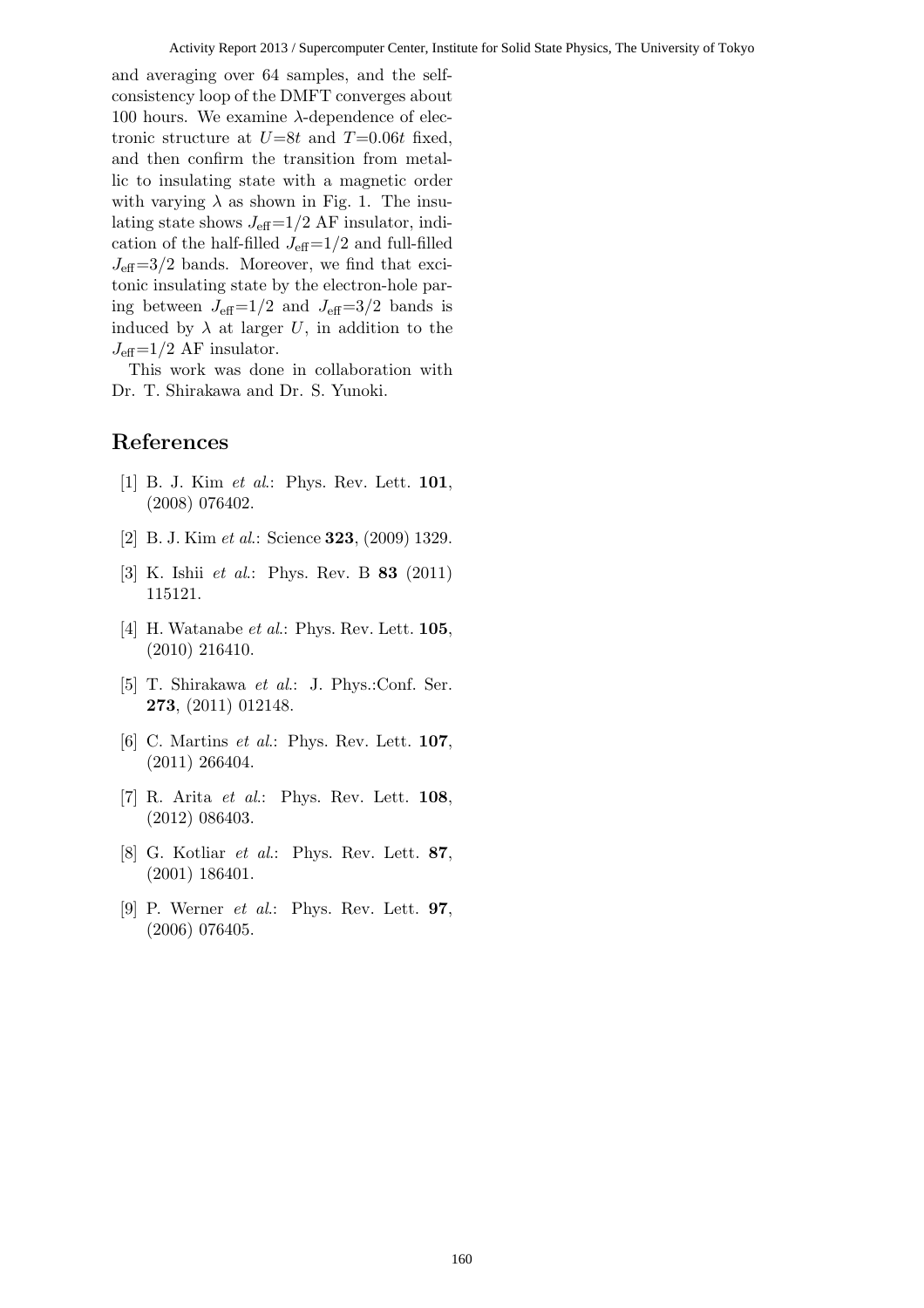## **Quantum Monte Carlo simulation and electronic state calculations in correlated electron systems**

Takashi YANAGISAWA

*Electronics and Photonics Research Institute National Institute of Advanced Industrial Science and Technology (AIST) AIST Central 2, 1-1-1 Umezono, Tsukuba 305-8568*

The mechanisms of superconductivity in high-temperature superconductors have been extensively studied using various two-dimensional models of electronic interactions. The  $CuO<sub>2</sub>$  plane in cuprates plays an important role for the appearance of superconductivity. It is well known that the parent materials are a Mott insulator and the hole doping leads to superconductivity. In this report we present the results on the Mott transition of high temperature cuprates at half-Iling. In the case of cuprates the insulating state is regarded as a charge-transfer insulator, We propose a wave function of Mott state on the basis of an improved Gutzwiller function. To use computers more efficiently, we performed parallel computing with 64 or 128 cores.

The three-band model that explicitly includes Oxygen p orbitals contains the parameters  $U_d$ ,  $U_p$ ,  $t_{dp}$ ,  $t_{pp}$ ,  $\epsilon_d$  and  $\epsilon_p$ .  $U_d$  is the on-site Coulomb repulsion for d electrons and  $U_p$  is that for p electrons.  $t_{dp}$  is the transfer integral between adjacent Cu and O orbitals and *tpp* is that between nearest p orbitals. The energy unit is given by *tdp*.

The Gutzwiller wave function is given as  $\psi_G = P_G \psi_0$ , where  $P_G$  is the Gutzwiller projection operator given by  $P_G = \prod_i [1 (1 - g)n_{di}n_{di}$  with the variational parameter in the range from 0 to unity.  $P_G$  controls the on-site electron correlation on the copper site.  $\psi_0$  is a one-particle wave function such as the Fermi sea or the Hartree-Fock state with spin density wave.  $\psi_0$  contains the variational parameters  $\tilde{t}_{dp}$ ,  $\tilde{t}_{pp}$ ,  $\tilde{\epsilon}_d$  and  $\tilde{\epsilon}_p$ :  $\psi_0 = \psi_0(\tilde{t}_{dp}, \tilde{t}_{pp}, \tilde{\epsilon}_d, \tilde{\epsilon}_p)$ . In the non-interacting case,  $\tilde{t}_{dp}$  and  $\tilde{t}_{pp}$  coincide with  $t_{dp}$  and  $t_{pp}$ , respectively. In this report, we consider the Gutzwiller function with an optimization operator:

$$
\psi = \exp(\lambda K)\psi_G,\tag{1}
$$

where K is the kinetic part of the total Hamiltonian  $H_{dp}$  and  $\lambda$  is a variational parameter. This type of wave function is an approximation to the wave function in quantum Monte Carlo method $[1, 2, 3]$ . The computations were performed by using the variational Monte Carlo method.

The above wave function of course can be regarded as a wave function for the Mott state of the single-band Hubbard model. We rst show the results for the single-band Hubbard model. In Fig.1 we show the energy per site as a function of *U*. The Gutzwiller parameter *g* is shown in Fig.2 which indicates that *g* vanishes at a critical value  $U_c$ . The state with vanishing *g* would be an insulating state because of vanishingly small double occupancy. It is seen from Fig.1 that the energy changes the curvature near  $U \sim U_c$ . The energy is well approximated by a function of *C/U* with a constant *C* when *U* is large:

$$
\frac{E}{N} \sim -C\frac{t^2}{U} \propto -CJ.
$$
 (2)

This means that the energy gain mainly comes from the exchange interaction which is of the order of 1*/U*.

The gure 3 exhibits the ground state energy per site  $E/N - \epsilon_d$  as a function of  $\Delta_{dp} \equiv \epsilon_p - \epsilon_d$ for the d-p model. We can ind that the curvature of the energy, as a function of  $\Delta_{dp}$ , is changed near  $\Delta_{dp} \sim 2$ . The energy is well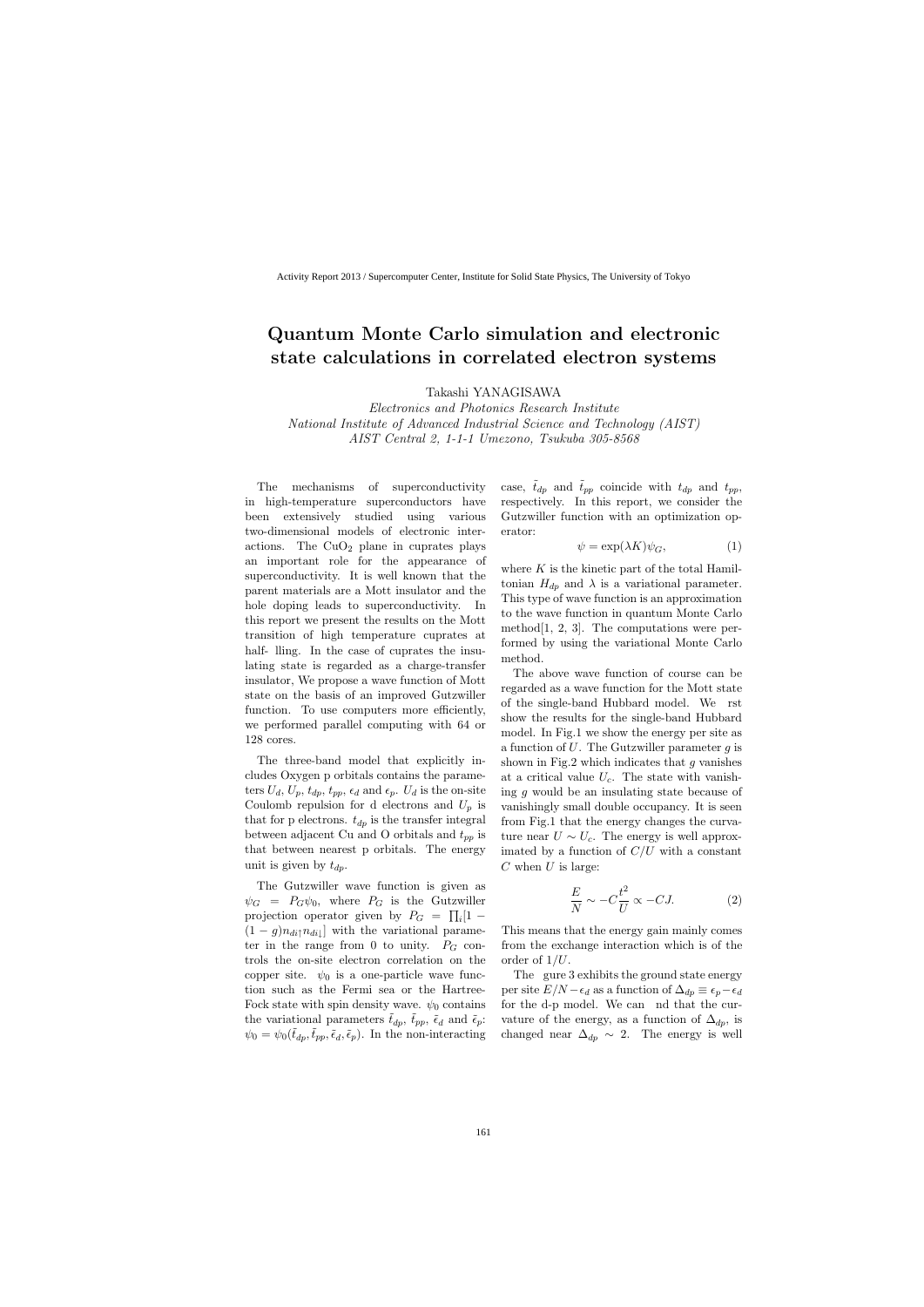tted by  $1/\Delta_{dp}$  shown by the dashed curve in Fig.3 when  $\Delta_{dp}$  is greater than a critical value. This is because the most energy gain comes from the exchange interaction between nearest neighbor d and p electrons. This exchange interaction, denoted by  $J_K$ , is given by  $J_K = t_{dp}^2(1/\Delta_{dp} + 1/(U_d - \Delta_{dp}))$ . In the low carrier limit with large level di erence  $\Delta_{dp}$ , the second term in the exchange coupling gives a negligible contribution. Thus, the effective exchange coupling  $J_K$  is approximated as  $J_K = t_{dp}^2/\Delta_{dp}$ . In the insulating state the energy gain is proportional to *JK*,

$$
\Delta E = \frac{E}{N} - \epsilon_d \simeq -C \frac{t_{dp}^2}{\Delta_{dp}} = -C J_K, \qquad (3)
$$

for a constant *C*. The critical value of  $\Delta_{dp}$  is  $(\Delta_{dp})_c \simeq 2t_{dp}$ . When  $t_{dp} \sim 1.5$ eV, the chargetransfer gap is about 3eV.



Figure 1: Ground state energy of the 2D Hubbard model as a function  $U$  at half- $\lim_{\mathcal{L}}$ . The system size is  $6 \times 6$ .

- [1] T. Yanagisawa, Phys. Rev. B**75**, 224503 (2007) (arXiv: 0707.1929).
- [2] T. Yanagisawa, New J. Phys. 15, 033012 (2013).
- [3] T. Yanagisawa and M. Miyazaki, preprint



Figure 2: Gutzwiller parameter *g* as a function of *U* at half-lling. The parameter *q* almost vanishes at  $U \sim 8$  showing a transition to an insulating state. The upper line is for  $\lambda = 0$ (Gutzwiller function).



Figure 3: Ground state energy of the 2D dp model as a function of  $\Delta_{dp}$  for  $t_{pp} = 0.4$ and  $U_d = 8$  (in units of  $t_{dp}$ ) in the half-lled case. The calculations were performed on 6*×*6 lattice. The arrow indicates a transition point, where the curvature is changed. The dotted curve is for the Gutzwiller function  $(\lambda = 0)$ . The dashed curve indicates a curve given by a constant times  $1/(\epsilon_p - \epsilon_d)$ .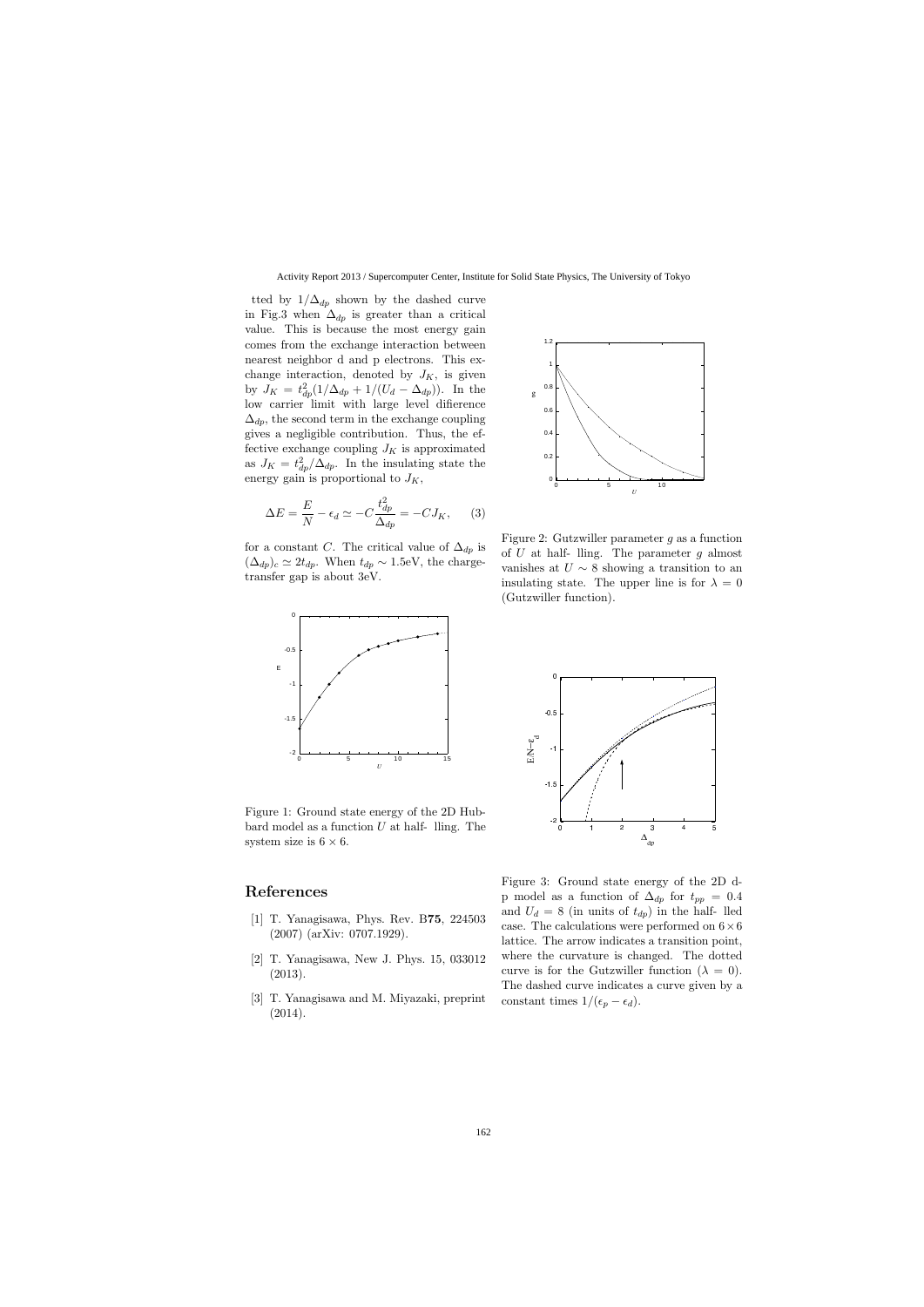# **Dynamical Jahn-Teller Effect in Spin-Orbital Coupled System**

Sumio ISHIHARA *Department of Physics, Tohoku University*

*Sendai 980-8578*

No signs for long-range magnetic ordering down to the low temperatures, termed the quantum spin-liquid (QSL) state, are one of the fascinating states of matter in modern condensed matter physics. A number of efforts have been made to realize the QSL states theoretically and experimentally. A transitionmetal oxide,  $Ba<sub>3</sub>CuSb<sub>2</sub>O<sub>9</sub>$  [1, 2], is a new candidate of the QSL state, in which  $S = 1/2$ spins in  $Cu^{2+}$  ions are responsible for the magnetism. Almost isotropic *g* factors observed in ESR provide a possibility of no static longrange orbital orders and novel roles of orbital on the QSL.



Figure 1: A schematic picture for the SORS. Shaded bonds represent the spin-singlet and parallel-orbital bonds.

We examine a possibility of the QSL state in a honeycomb-lattice spin-orbital (SO) system [3]. Beyond the previous theories for QSL in quantum magnets with the orbital degree of freedom, the present study focuses on the dynamical Jahn-Teller (DJT) effect, which brings about a quantum tunneling between stable orbital-lattice states. We suggest that a spinorbital resonant state (SORS), where the two degrees of freedom are entangled with each other (see Fig. 1), is induced by the DJT effect.

First, we derive the low-energy electronlattice model where the super-exchange interaction, the JT effect, and the lattice dynamics are taken into account, that is,  $\mathcal{H} = \mathcal{H}_{\text{exch}} +$  $\mathcal{H}_{\text{JT}}$ . The Hamiltonian is analyzed by the exact-diagonalization method combined with the mean-field approximation, and the quantum Monte Carlo simulation with the meanfield approximation.

The phase diagram on a plane of the  $J_{D,IT}$ - $J_{SE}$  is shown in Fig. 2, where  $J_{DJT}$  and  $J_{SE}$ are amplitudes of the DJT effect and the superexchange interaction, respectively. The spinorbital resonant state appears in intermediate region of  $J_{DJT}$  and  $J_{SE}$ , that is, this quantum resonant state is realized by interplay of the two interactions. An obtained schematic picture for the spin-orbital resonant state is presented in Fig. 1 where the spin-singlet states and the parallel-orbital states occurs cooperatively.

To demonstrate the spin-orbital entanglement from the viewpoint of dynamics, we show, in Fig. 2, the dynamical spin-correlation function  $K_s(\omega)$  and the dynamical orbital correlation function  $K_{\tau}(\omega)$  calculated by using the Lanczos method in finite size clusters. Gapped spin excitations and low-lying orbital excitations are seen in the spin-orbital resonant state. In the resonant phase, in contrast to the orbital-ordered phase, an intensive or-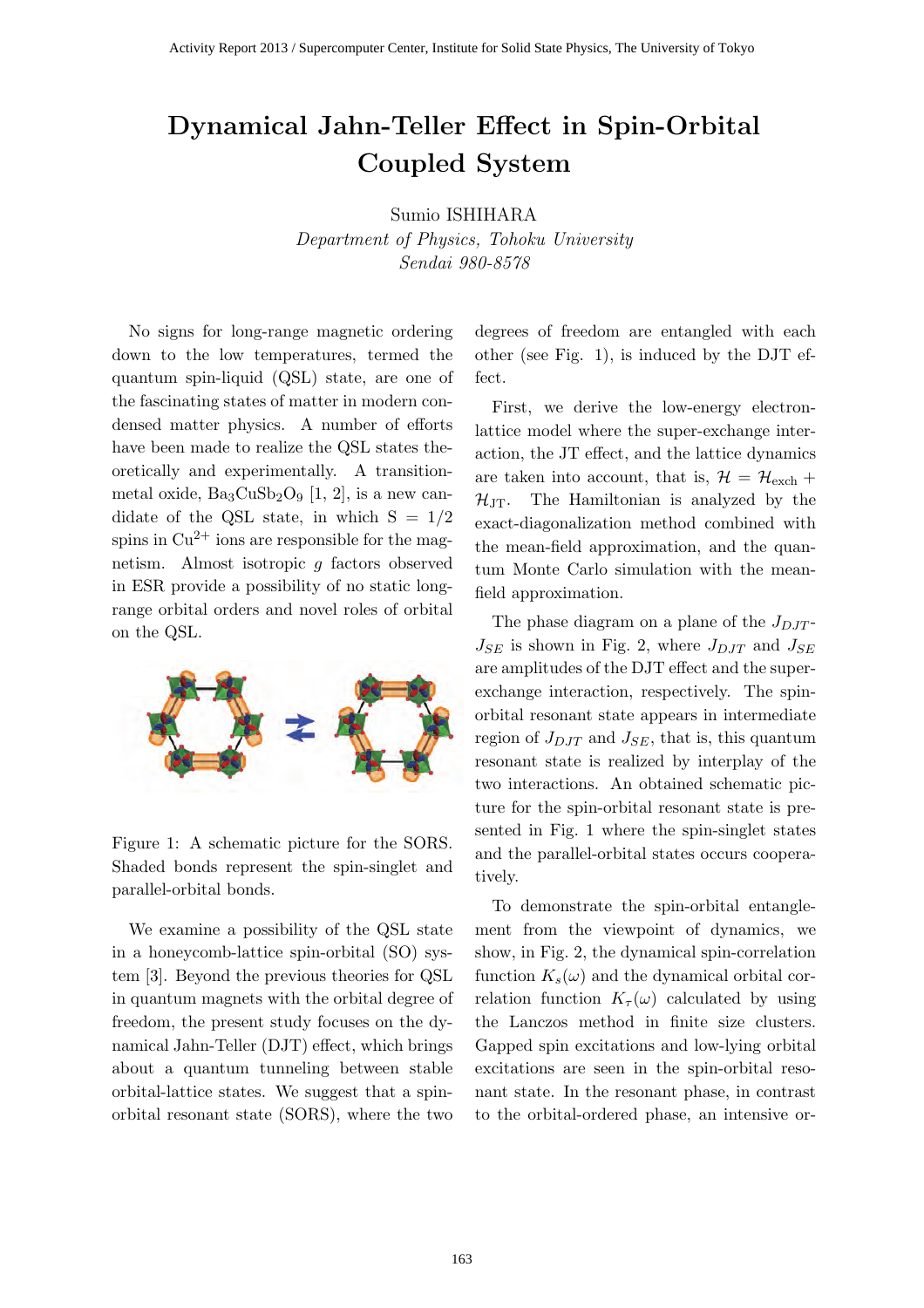

Figure 2: Upper: Phase diagram on the plane of  $J_{DJT}/J_{AH}$  and  $J_{SE}/J_{AH}$ . Lower: The dynamical spin-correlation function  $K_s(\omega)$ , and the dynamical orbital-correlation function  $K_{\tau}(\omega)$  in the orbital ordered phase and in the SO resonant phase.

bital excitation is seen around the lowest spinexcitation energy.

The present theory provides a number of forceful predictions in  $Ba<sub>3</sub>CuSb<sub>2</sub>O<sub>9</sub>$ . There will be a crossover frequency/magnetic field in ESR, corresponding to  $J_{DJT}$  and  $J_{SE}$ , where the anisotropy in the *g* factor is changed qualitatively. Dynamics of the orbital-lattice coupled vibronic excitation is expected to be observed directly by inelastic light/x-ray scattering spectra around 1*∼* 10 meV.

This work was supported by KAKENHI from MEXT and Tohoku University" Evolution " program. Parts of the numerical calculations are performed in the supercomputing systems in ISSP, the University of Tokyo.

- [1] S. Nakatsuji, K. Kuga, K. Kimura, R. Satake, N. Katayama, E. Nishibori, H. Sawa, R. Ishii, M. Hagiwara, F. Bridges, T. U. Ito, W. Higemoto, Y. Karaki, M. Halim, A. A. Nugroho, J. A. Rodriguez-Rivera,M. A. Green, and C. Broholm, Science **336**, 559 (2012).
- [2] Y. Ishiguro, K. Kimura, S. Nakatsuji, S. Tsutsui, A. Q. R. Baron, T. Kimura, and Y. Wakabayashi, Nat. Commun. **4**, 2022 (2013).
- [3] J. Nasu and S. Ishihara, Phys. Rev. B **88**, 094408 (2013).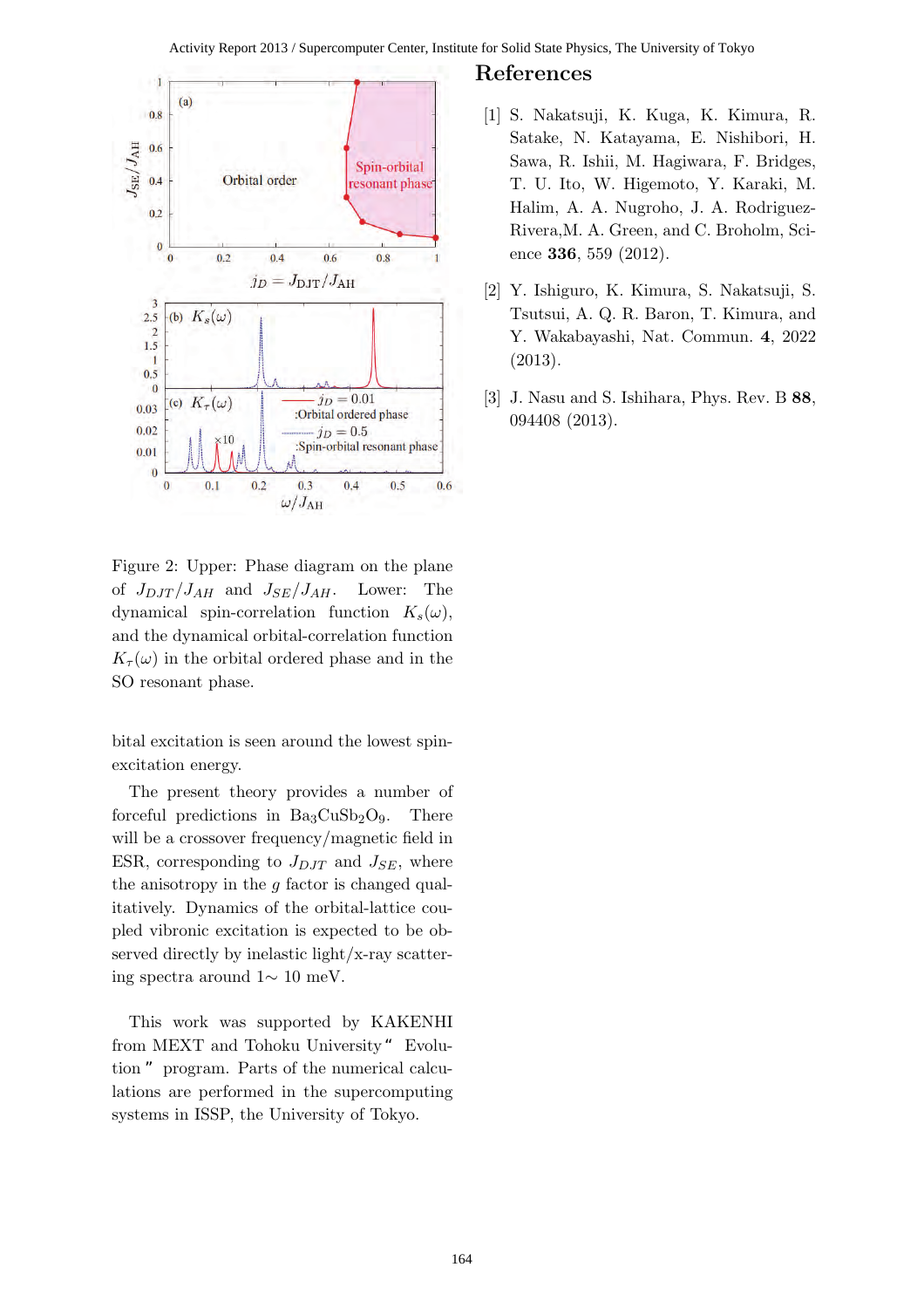## An Efficient Impurity Solver for Tomonaga-Luttinger Liquids Kazumasa HATTORI

*Institute for Solid State Physics, University of Tokyo, Kashiwa-no-ha, Kashiwa, Chiba 277-8581*

Continuous-time quantum Monte Carlo (CTQMC) methods have been developed and widely used for solving quantum impurity problems in strongly correlated electron systems in recent years [1]. They are numerically exact methods and used for not only fermionic systems but also bosonic ones including fermion-boson mixtures.

In this study, we have developed a CTQMC for bosonized Tomonaga-Luttinger (TL) liquids in one-dimensional systems. Technically, this is rather different from existing bosonic CTQMC, because of the dual (fermion/boson) nature of one-dimensional electron systems, which is highlighted in the existence of the Klein factors, various vertex operators relevant to interesting physical quantities, and ultraviolet cutoff (*a*) that is essentially infinity (i.e., continuous limit).

For a short summary of our results, we here show results for a back-scattering potential model in a spinless-fermionic system investigated by Kane and Fisher [2]. Figure 1 shows imaginary-time  $(\tau)$  dependence of (leftmoving) electron Green's function (*G*) calculated in the bosonization scheme in the CTQMC with several different values of *a,* the TL parameter *g*, and the inverse of temperature

β. This clearly indicates that the asymptotic form of *G* is  $\sim 1/\tau^{1/2g}$ , which supports a prediction by Furusaki [3].

Since our method can be applicable to other models easily, we expect that various nontrivial physics in impurity problems in TL liquids will be clarified in future investigations.



Fig. 1: *G* vs.  $\tau$  for  $g = 0.9, 0.75,$  and 0.5, with three sets of cutoff  $a = 1, 0.5, 0.25$  and  $\beta = 200$ , 400, and 800. For large  $\tau$  (~ $\beta$ /2), all the data are scaled into the functional form indicated in the figure.

### **References**

[1] See for a review: E. Gull et al,: Rev. Mod. Phys. **83** (2011) 349.

[2] C. L. Kane and M. P. A. Fisher: Phys. Rev. Lett. **68**, (1992) 1220.

[3] A. Furusaki: Phys. Rev. B **56** (1997) 9352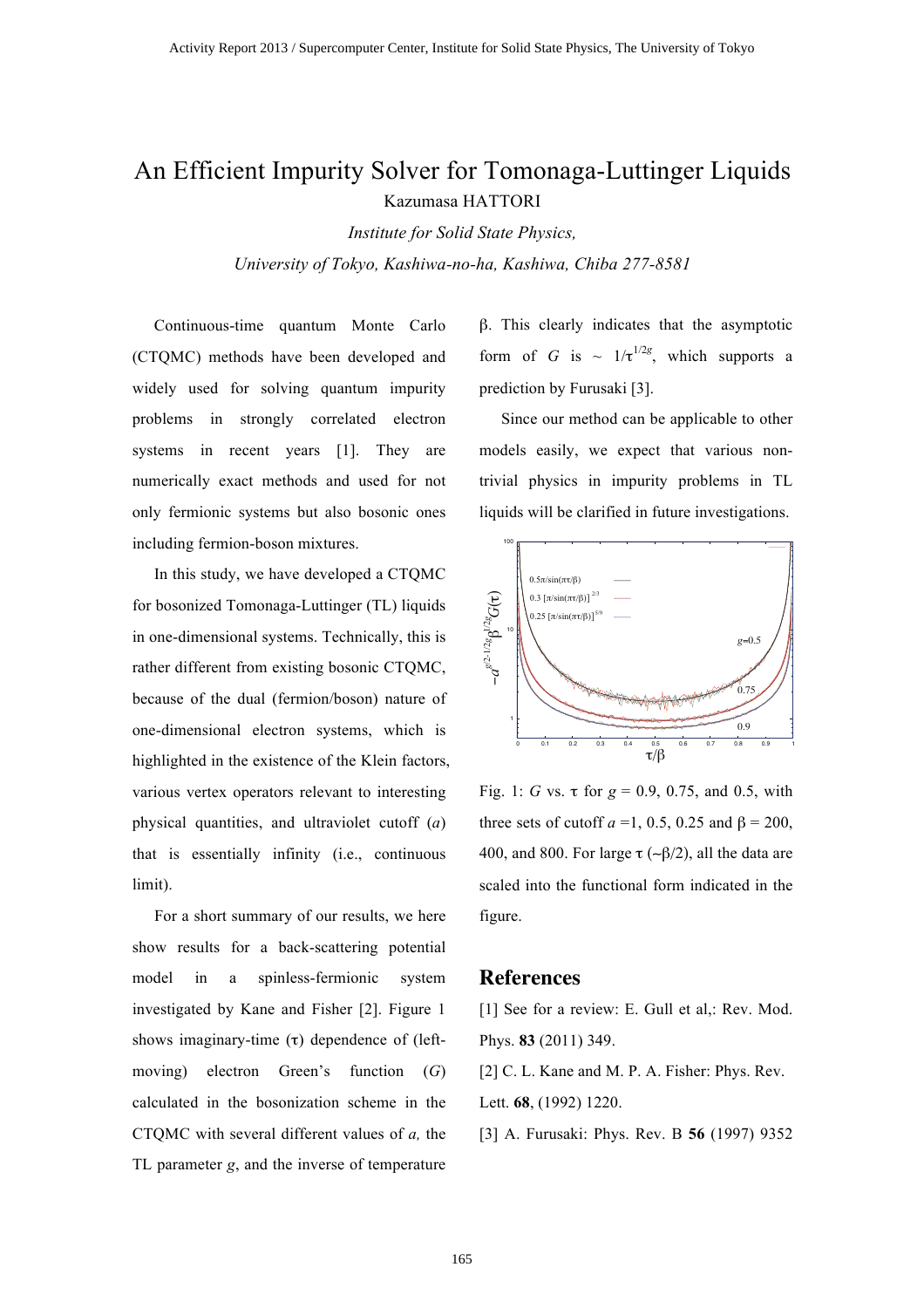## **Multiple enhancement mechanism of the dynamic spin-fluctuation in the iron based superconductors** Activity Report 2013 / Supercomputer Center, Institute for Solid State Physics, The University of Tokyo

Hayato ARAI, Yuki FUSEYA

*University of Electro-Communications 1-5-1 182-0021 Chofugaoka, Chofu, Tokyo*

Since the iron based superconductor LaFeAsO was found in 2008, many scientists have discussed about its mechanism of superconductivity. First, a mechanism of the phonon mediated superconductivity was proposed[1]. Then, a mechanism of the spin-fluctuation mediated superconductivity was proposed [2]. After that, a mechanism of the orbital fluctuation mediated superconductivity was proposed[3] in order to explain the impurity effect of iron based superconductors. However, we have not reached a consensus on the mechanism of the iron based superconductor yet. Our purpose is to clarify the mechanism of superconductivity of the iron pnictide on the basis of the spin-fluctuation mechanism. The reason why we focus on the spin-fluctuation mechanism is the fact that the superconducting phase locates next to the antiferromagnetic phase.

We adopted a multi-orbital Hubberd model in order to consider the complicated inter-orbital interactions of the iron pnictide. We constructed the five energy band model of LaFeAsO based on the first principle calculation and the most localized Wannier functions. We apply the FLuctuation EXchange (FLEX) approximation to this model. This calculation solves the multiorbital Dyson equation self consistently and gives Green's functions that include the effect of interactions.  $T_c$  is calculated by solving the linearized Eliashberg equation with this Green's functions. We need to calculate the process using ISSP since we should vectorize the large matrix multiplication in order to reduce the calculation time. The accurate results we required need some selfconsistent calculations with  $32 \times 32 \times 1$  kpoints, 5 *×* 2 orbitals and 4096 Matsubara frequency system size in system-B. We cannot consider the scale calculations without the ISSP system.

We have already known some results of the  $T_c$  measurement and the low-energy spin-fluctuation by the NMR experiment of LaFeAs<sup>1</sup>*−*<sup>x</sup>PxO<sup>1</sup>*−*<sup>y</sup>Fy[4]. It is known that the P-doping distorts the crystal structure. The degree of this distortion can be parameterized by the Fe-As-Fe bond angle *α*. We calculated the orbital dependent dynamic spin-susceptivity and solved the linearized Eliashberg equation as a function of *α*.



FIG. 1. Eigenvalue  $\lambda$  and low-energy spinfluctuation *γ* versus Fe-As-Fe bond angle *α*.  $\mu$  denotes the orbital.

The calculated results of the low-energy spin-fluctuations ( $\gamma^{\mu}$ ;  $\mu$  denotes the orbital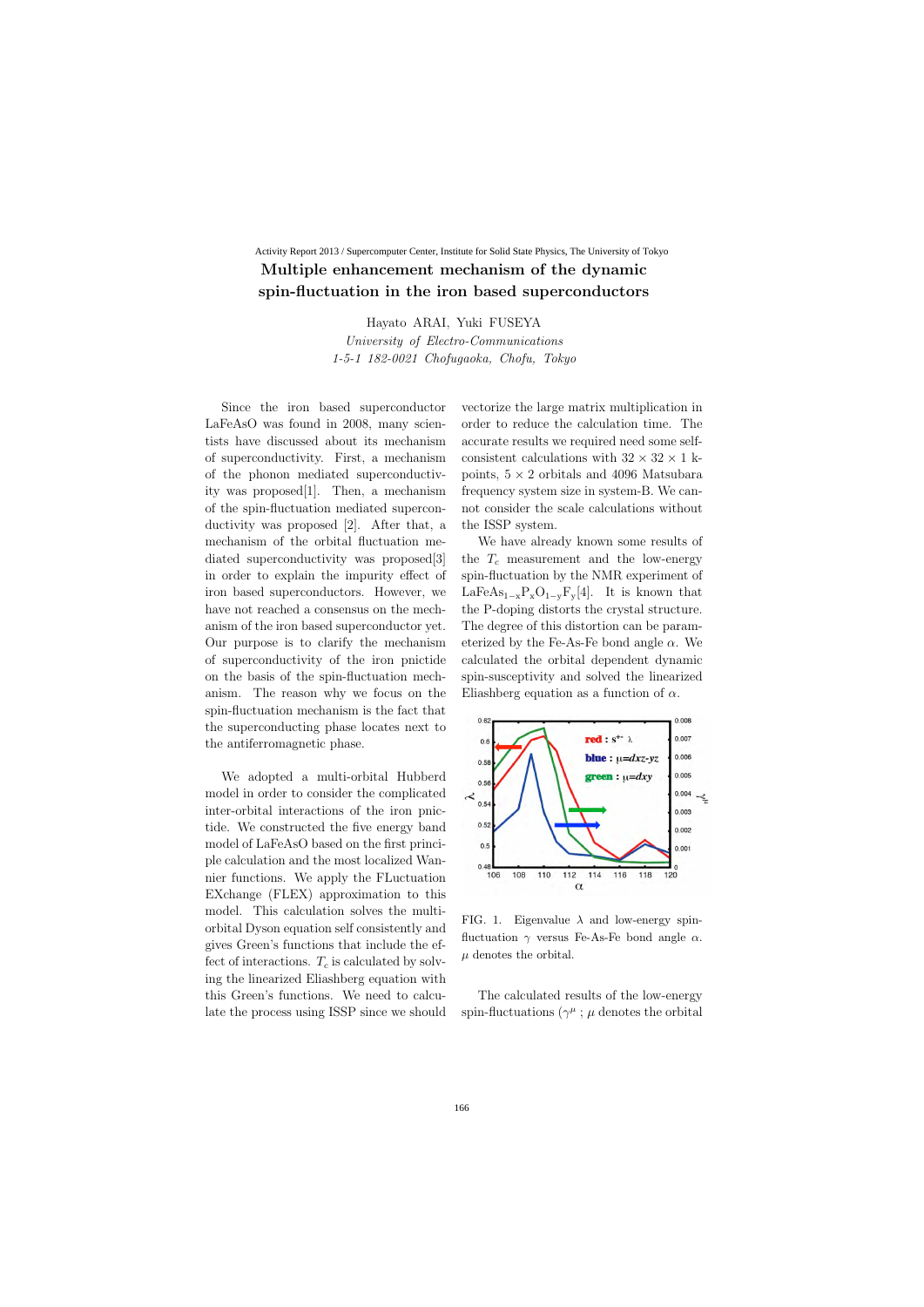#### Activity Report 2013 / Supercomputer Center, Institute for Solid State Physics, The University of Tokyo

dependence) and the eigenvalue of the linearized Eliashberg equation  $(\lambda)$ , which are shown in Fig 1. There is a clear correlation between  $\lambda$  and  $\gamma^{\mu}$ . It is found that *λ* exhibits a double-peak structure : the peak of  $\lambda$  around 110<sup>°</sup> is due to the spinfluctuation of both  $\gamma^{dxz-yz}$  and  $\gamma^{dxy}$  while

the peak around 118*◦* is due to that of only *γ*<sup>*dxz−yz*. We conclude that the present the-</sup> oretical results can give an interpretation of the experimental results that  $T_c$  exhibits the double peak structure as a fundtion of P-doping.

- [1] L. Boeri, O. V. Dolgov, and A. A. Golubov, Phys. Rev. Lett. **101**, 026403 (2008).
- [2] I. Mazin, D. J. Singh, M. D. Johannes, and M. H. Du, Phys. Rev. Lett. **101**, 057003 (2008).
- [3] H. Kontani and S. Onari, Phys. Rev. Lett. **104**, 157001 (2010).
- [4] H. Mukuda, *et al*, J. Phys. Soc. Jpn. **89**, 064511 (2014).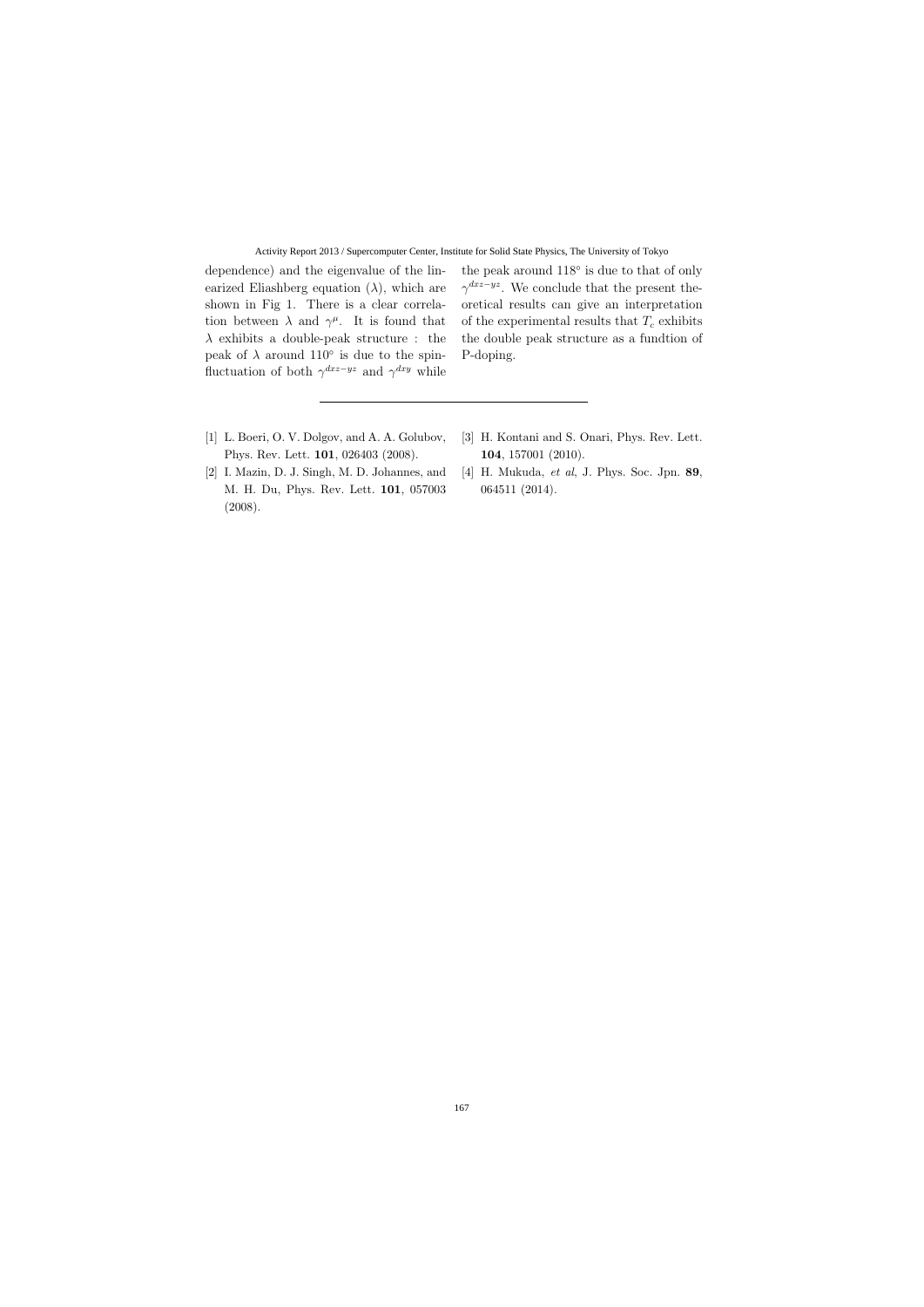## **Development of Nonlocal Dynamical CPA and Numerical Study of Long-Range Magnetic Correlations**

Yoshiro KAKEHASHI, M. Atiqur R. PATOARY, and Sumal CHANDRA

*Department of Physics and Earth Sciences, Faculty of Science, University of the Ryukyus, 1 Senbaru, Nishihara, Okinawa, 903-0213, Japan*

Development of the theory to describe nonlocal electron correlations is one of the central issues in condensed matter physics. Although the effective medium approaches such as the dynamical cluster approximation and the cluster dynamical mean field theory have been developed and can treat nonlocal correlations self-consistently, the range of nonlocal correlations are limited. In order to take into account the long-range inter-site correlations systematically, we developed the dynamical cluster CPA. The theory is an extension of the dynamical CPA [1] and takes into account the long-range nonlocal correlations by making use of the off-diagonal effective medium and the incremental cluster expansion.

The thermal averages of the physical quantities are obtained by solving the isothermal molecular-dynamics (MD) equations for the field variables  $\{\xi_i\}$ .

$$
\dot{\xi}_i = \frac{1}{\mu_{\text{LM}}} p_i,\tag{1}
$$

$$
\dot{p}_i = \frac{1}{2} U\Big(\langle m_i(\xi) \rangle - \xi_i\Big) - \eta_i p_i, \qquad (2)
$$

$$
\dot{\eta}_i = \frac{1}{Q} \Big( \frac{p_i^2}{\mu_{\rm LM}} - k_{\rm B} T \Big). \tag{3}
$$

Here  $U$  is the Coulomb energy parameter,  $p_i$ is the momentum being conjugate to the fictitious local moment variable  $\xi_i$  on site *i*,  $\eta_i$  is the friction variable on site *i*,  $\mu_{LM}(Q)$  is a mass for local moment (friction variable), and  $m_i(\xi)$ is the average magnetic moment given by

$$
m_i(\xi) = \frac{1}{\beta} \sum_{\sigma} \sigma \sum_{l=-\infty}^{\infty} \tilde{G}_{ii\sigma}(\xi, l), \qquad (4)
$$

 $\tilde{G}_{ii\sigma}(\xi, l)$  being a Green function projected onto the static field variable  $\{\xi_i\}$ .

Figure 1 shows a numerical example of magnetization vs temperature curve for the singleband Hubbard model on the fcc lattice in the high-temperature approximation. Although the accuracy is not enough because of a small number of MD steps (typically 3000 steps), calculated  $T_{\rm C}$  is about 0.085. It indicates that the Curie temperature is reduced by 50% by means of the long-range nonlocal correlations.



Figure 1: Calculated magnetization vs. temperature curves for the single-site static CPA (dashed-line), dynamical CPA (dotted curve), and the nonlocal dynamical CPA with static approximation (closed circles with error bars and thin line).

## **References**

[1] Y. Kakehashi: Adv. Phys. **53**, (2004) 497; 'Modern Theory of Magnetism in Metals and Alloys' (Springer, Heidelberg, 2013).